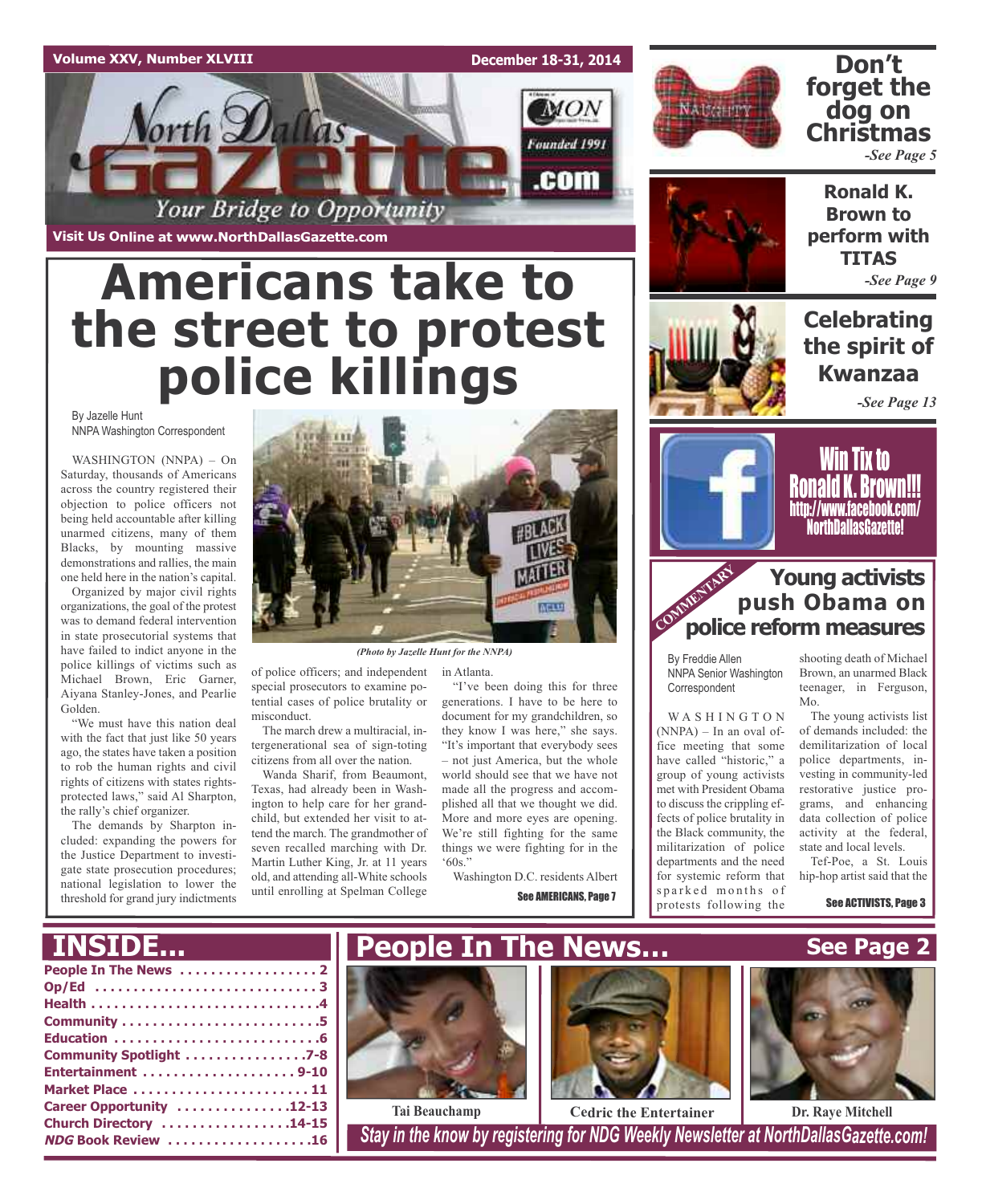## **People in the News www.NorthDallasGazette.com**

## **Tai Beauchamp**

A media industry veteran and social entrepreneur, Tai has a rare and innate ability to connect with audiences across demographics. It was as a magazine editor that Ms. Beauchamp learned the profound power of media and how to use it to motivate and inspire millions around the world. Becoming a humanitarian taught her the most valuable lesson: "young women and the world-at-large want to be inspired and that inspiration can start out as materialistic for some, but it undoubtedly originates through service



and giving."

Tai founded the BluePrint Group, LLC, a communications and marketing firm that specializes in bridging the gap between the world of fashion and philanthropy. Founded in 2006, clients

## and partners of the Blue-Print Group have included Avon, Malaria No More, The Sundance Channel, The MCJ Amelior Foundation, Spelman College, Tractenberg & Co, and Universal Motown Records. The firm helps organizations build strategic marketing plans that teaches consumers that giving, volunteering, advocating, and supporting one another is "stylish."

Ms. Beauchamp began her career as a beauty and fashion editor at O, The Oprah Magazine in 2000, after interning at Good Housekeeping and Harper's Bazaar. After two and a half successful years at O, she was recruited to serve as the beauty editor of what would become Suede Magazine. She then moved on to become the youngest and first African-American Beauty Director at Seventeen Magazine.

Tai took a sabbatical from publishing and began consulting with a New Jerseybased grant-making foundation, the MCJ Amelior Foundation, where she managed the organization's education and youth development portfolio. As a consultant to the Foundation she collaborated with an urban public high school to start a mentoring and jobreadiness training program

His first comedy book,

for teenagers, R U Ready for Work, that today serves as an important program at Rutgers University. While working in philanthropy she continued to contribute to the fashion world as an expert and writer. In 2006, Tai returned to publishing as the Deputy Editor of VIBE Vixen Magazine where she successfully directed an editorial and creative relaunch at the publication targeted toward trendsetting urbanistas. She has also contributed to Ebony, Life & Style, Jones, and her blog Compacts & Vignettes on the ivillage.com style channel was a first-person peak into her boudoir.

Passionate about youth and women, Tai volunteers as a mentor with Big Brothers and Big Sisters of Essex, Hudson, and Union counties in New Jersey. Tai Beauchamp earned a Bachelors of Arts in English Literature from Atlanta's Spelman College and attended New York University's Television Production program. When she's not spotting trends, spending time with family, traveling, running (she recently completed the ING NYC Marathon) or mentoring young people, Tai sits pretty, inside and out, in New Jersey with her Jack Russell terrier, Abdul.

## **Cedric the Entertainer**

Cedric "The Entertainer" is best known for his crowd-pleasing roles in hit films such as Barbershop with Ice Cube, Be Cool with John Travolta, Madagascar (animated feature), Intolerable Cruelty with George Clooney, and The Original Kings of Comedy, MTV'S documentary feature directed by Spike Lee. Additionally, in April 2004, Cedric was star and producer of the box office hit Johnson Family Vacation (ranked the #1 comedy in America for two consecutive weeks).



In theater's now with Chris Rock, Cederic is one of the co-stars of *Top Five*. In recent years he was previously the host of *Family Feud* and *Who Wants to Be a Millionaire* and is currently starring in TV Land's The Soul Man.

Cedric has celebrated many career successes spanning television, live performances and film. Some notable accolades include nabbing The Aftra Award of Excellence in Television Programming for his Fox Television series "Cedric The Entertainer Presents..."; a record-breaking (4) consecutive NAACP Image Awards for "Outstanding Supporting Actor in a Comedy Series" for his portrayal of the lovable "Coach Cedric Robinson" on the WB's #1-rated "The Steve Harvey Show", which ran for six seasons.

Grown-Ass Man, was released in January of 2002 and sold out across the country. In 2001, a viewing audience of over 144 million saw Cedric star in the Bud Light commercial that landed in the #1 spot during the Super Bowl broadcast (subsequently, USA Today dubbed him "Madison Avenue's Most Valuable Player"). And, in 1994, Cedric received The Richard Pryor Comic of the Year Award from BET for his ground-breaking work as host of Def Comedy Jam and BET's Comic View (1994-95 season).

Now helming his own munity service awards inproduction company, A Bird and a Bear Entertainment, Cedric will develop and produce feature films. Johnson Family Entertainment was the first feature under the new company.

As a philanthropist, Cedric founded The Cedric 'The Entertainer' Charitable Foundation which provides scholarships and outreach programs to enhance the lives of inner-city youth and their families in his hometown of St. Louis, Missouri. He plans to extend the foundation nationally.

Other career highlights for Cedric include his directorial debut in 2010 in a straight to DVD flick,

Dance Fu which was produced and funded independently by his company Bird and a Bear Entertainment. The film starred comedian Kel Mitchell. Cedric made a cameo appearance in the film as a Homicide detective. It was released straight-to-DVD on October 4, 2011.

He also appeared in the Broadway revival of David Mamet's "American Buffalo," the story of three small-time crooks who come to blows during a plot to steal a valuable coin collection

See Cedric on Dec. 20 at Verizon Theatre at Grand Prairie at 8 p.m.

| ward<br>rtrait<br>nina-                                                        |                                                                                                                                                                                                                     | DIVORCE                                                                                                                                                                                               |
|--------------------------------------------------------------------------------|---------------------------------------------------------------------------------------------------------------------------------------------------------------------------------------------------------------------|-------------------------------------------------------------------------------------------------------------------------------------------------------------------------------------------------------|
| Iour-<br>p 50<br>hon-<br>ions<br>k in<br>the<br>The<br>ality<br>rofit<br>ship: | <b>Criminal Defense</b><br>• DWI / Suspended License<br>• WARRANTS Removed <sup>¥</sup><br>• 24 Hour Jail Release*<br>• Occupational license, felonies<br>• Protective Order<br>• Misdeamenor/Felonies <sup>*</sup> | <b>Family Cases</b><br>• Divorce / Annulment<br>• Child Support / Paternity<br>• Custody Modification<br>• Restraining Order<br>• Protective Order<br>• Name Change / Adoption<br>• Domestic Violence |
| ican<br>sian)<br>irls.<br>ived<br>Rec-                                         | <b>Law Offices Of Vincent Ndukwe</b>                                                                                                                                                                                | <b>Easy Payment Plans</b>                                                                                                                                                                             |
| ress-<br>nd a<br>ition<br>ature<br>strat-                                      | 4-638-593<br>817-277-0196 (Metro)<br>2730 N. Stemmons Frwy, Suite 409 · Dallas, TX 75207                                                                                                                            |                                                                                                                                                                                                       |
| Sup-<br>nt of                                                                  | Not Certified by the Texas Board of Legal Specialization<br>¥ If you qualify. *Fees quoted above are minimum down payment needed to begin processing your case.                                                     |                                                                                                                                                                                                       |

## **Dr. Raye Mitchell**

Dr. Raye Mitchell is an entertainment attorney, motivational speaker, entrepreneur, author and social entrepreneur founder of I C HOPE: The Making a New Reality Foundation. Dr. Mitchell is the Executive Producer of G.U.R.L.S. Rock Power TV (www.youtube.com/newhopenewreality), an Internet based TV program providing inspiration, training and leadership content for women and girls of color and G.U.R.L.S. Rock Global Leadership Summits (www.gurlsrock-2010.org)

Dr. Raye Mitchell is the founder and CEO of The Mitchell Law Corporation, PC (MLC), a full service intellectual property, business

*2 | December 18-31, 2014 | North Dallas Gazette*



law, employment and entertainment law firm. Dr. Mitchell is also currently the President and CEO of Making a New Reality, Inc (MNR), a multicultural entertainment and marketing firm, with an expertise in marketing integrated social entrepreneurial products and services with responsible corporate marketing to produce products and services that promote social good, multicultural inclusion, change leadership and volunteerism.

Ms. Mitchell has almost three decades of professional business management and legal experience and earned her J.D. from Harvard Law School where she met President Obama, and an MBA from the University of Southern California Marshall School Of Business, earned on full fellowship from the Consortium for Graduate Study in Management. Prior to receiving her MBA, Ms. Mitchell graduated with honors with a B.S. in Public Policy Management from USC.

Mitchell's numerous academic, business and com-

clude: 2010 Jefferson Ay for Public Service, a Port of Success Award, non tion for *The Wall Street* J *nal* Global Award, "Top Women to Watch," and ored as  $101+$  Champ for Youth for her wor the community as founder of I C HOPE: Making a New Re Foundation, a non-p committed to leader training for at-risk Afr American, Latina and A American adolescent gi

Mitchell has rece Special Congressional ognition from Congr woman Barbara Lee and Certificate of Recogni from California Legisla Assembly for "Demons ing Leadership in the port of the Developmen Girls."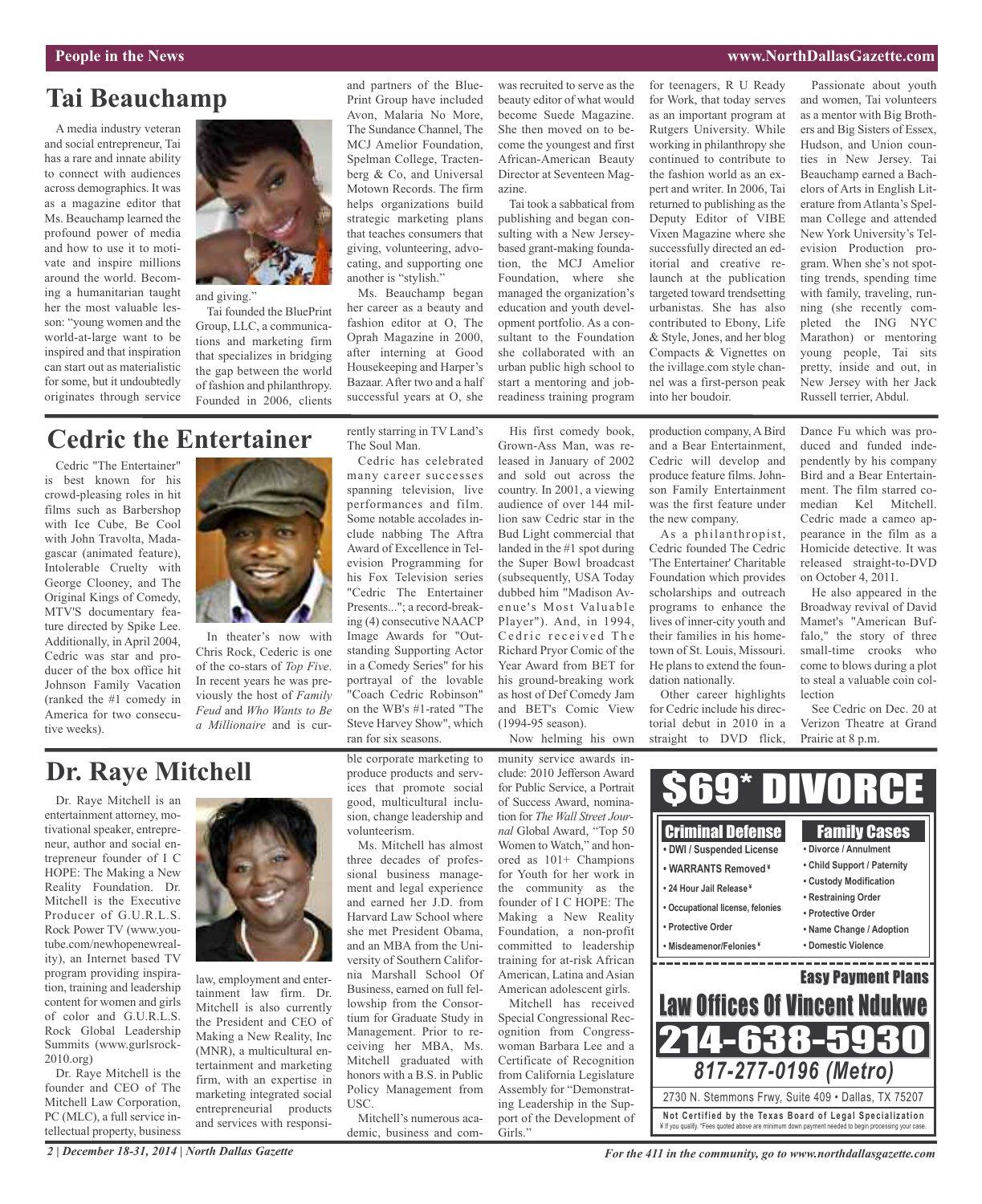## **www.NorthDallasGazette.com Op-Ed**



*"Do what you say you are going to do ... when you say you are going to do it."*

**Publisher's Office:** publisher@northdallasgazette.com

**Sales Department:** marketing@northdallasgazette.com

### **Editorial Department:**

editor@northdallasgazette.com

## **Online:**

www.NorthDallasGazette.com www.twitter.com/NDGEditor www.facebook.com/NorthDallasGazette www.pinterest.com/NDallasGazette

## STAFF

**Chairman Emeritus** *Jim Bochum 1933 – 2009*

**Published By** *Minority Opportunity News, Inc.*

> **Web Master** *Todd Jones*

**Special Projects Manager** *Edward Dewayne "Preacher Boy" Gibson, Jr. James C. Allen*

**Community Marketing** *Nina Garcia*

**Religious/ Marketing Editor** *Shirley Demus Tarpley*

### **Advisory Board:**

*John Dudley Myrtle Hightower Fred Moses Annie Dickson Cecil Starks Willie Wattley Coty Rodriguez-Anderson B. J. Williams Denise Upchurch Barbara Simpkins, ADVISORY BOARD SECRETARY*

**VP of Digital Marketing and Entertainment** *Jessica Brewer*

**Editor** *Ruth Ferguson*

**Contributing Writers** *Jackie Hardy Ivy N. McQuain Terri Schlichenmeyer Nicole Scott*

## *Tamarind Phinisee*

**Editorial Writers** *Ivy N. McQuain Ruth Ferguson Nicole Scott*

**Production** *David Wilfong*

### **Advisory Board Committees:**

*Public Relations Planning and Implementation* Cecil Starks, CHAIRPERSON

*Business Growth Referral* John Dudley, CHAIRPERSON

*Program Policy Development* Annie Dickson, CHAIRPER

*Quality Assurance* Myrtle Hightower, CHAIRPERSON Coty Rodriguez

**ACTIVISTS,** continued from Page <sup>1</sup>

movement is gaining traction among young people and a bridge is also being built between the young activists and the older generation.

"People are starting to jump on board at an alarming rate and the next move is to sustain this and to push for real comprehensive accountability concerning racial profiling and police brutality," said Tef-Poe.

Following his meeting with community stakeholders faith leaders and law enforcement officials on building trust between police and the community, President Obama said that when any part of the American family does not feel like it is being treated fairly, that's a problem for all of us.

"It's not just a problem for some. It's not just a problem for a particular community or a particular demographic. It means that we are not as strong as a country as we can be," Obama said. "And when applied to the criminal justice system, it means we're not as effective in fighting crime as we could be."

The president announced a number of key proposals, including the creation of a task force that will identify best practices to build stronger ties between police departments and the communities they serve, reforming the controversial 1033 program and promoting the use of body cameras. The president said that he wants to invest \$263 million, including \$75 million to buy 50,000 such cameras.

According to a recent review of federal programs that send equipment to local law enforcement agencies (LEAs), "the programs reviewed do not necessarily foster or require civil rights/civil liberties training and they generally lack mechanisms to hold LEAs accountable for the misuse or misapplication of equipment. This variation among federal agencies makes tracking the overall effects, use and misuse of federal or federally-funded equipment

difficult." Although the group was

encouraged by some of the president's proposals, Ashley Yates, co-founder of Millennial Activists United, a St. Louis-area civil rights group, said that there needs to be youth voices on the task force as well.

"There needs to be people of the Black community that are activists in that room, there needs to be people of the Black community who are most affected by this oppression in that room," said Yates. "You have to allow space for people who are affected by this militarization and police brutality to define their oppression, so that we can actually frame the problem correctly."

Jose Lopez, a lead organizer with Make the Road New York, a civil rights group focused on Latino and working class communities, said that collecting and sharing data on police activity is instrumental when it comes to holding police officers accountable when they break the law or violate a citizen's rights. Right now, Lopez said, that data is either not being collected at the department level in municipalities across the country or the data being collected is not voluntarily shared.

Because the Justice Department relies on local police departments to self-report, police shootings and justifiable homicides, criminal justice experts believe those statistics don't show a complete picture.

"It's absurd that this is all voluntary," said Lopez. "We need to set a precedent at the federal level so that states and cities fill the need to report."

Lopez continued: "We need to make sure that we're mandating reporting of police precincts the same way that we mandate reporting of schools in this country.'

Phillip Agnew, the executive director of the Dream Defenders, a diverse civil rights group founded by young people in the after-



*President Obama and senior staff gets an earful from Ferguson youth leaders (NNPA Photo by Freddie Allen).*

math of the shooting death of Trayvon Martin, an unarmed Black teenager in Sanford, Fla., said that the group of young activists appreciated the meeting with the president and that it was the result of decades and decades of work, organizing, and unrest.

"For it to be as historic as we believe it could be, we've got to deliver some meaningful policies," said Agnew. "Until then, we and people across the country, are going to continue to take to the streets, we're going to continue to disrupt the daily order, we're going to continue to make sure that business does not happen as usual, until we see some meaningful reform and a clear indication, not only from the president's office, but also from governors, mayors and police chiefs around this country that Black lives do truly matter."

Yates said that the young people protesting police brutality and the militarization of state and local law enforcement agencies nationwide need to see President Obama use the power of his position to enact some real change.

"We have been on the ground making the changes that we can in our community, but these are high level changes that we need to see," said Yates. "These are systemic issues and we need systemic solutions for them. We need policy and the backing of our Black president to say that this is a racial issue and that he stands behind us."

Ferguson protesters scored a win in court last Thursday when Judge Carol Jackson of the United States District Court for the Eastern District of Missouri issued a temporary restraining order banning the use of "tear gas, smoke, pepper spray or other chemical agents against demonstrators without first giving a clear warning and a clear means of exit."

The order also said that tear gas can't be used against protesters to punish or frighten them for exercising their First Amendment rights, according to the press release.

In the press release, Denise Lieberman, a senior attorney with the Advancement Project, a multi-racial civil rights group, and one of the lawyers involved in the case said that the ruling sends a strong message that police acting under the Unified Command must respect the rights of protesters to demonstrate, and cannot use excessive tactics to curtail their message.

"Police overreach was exactly what people were protesting in the first place," said Lieberman.

Justin Hansford, an assistant law professor at St. Louis University and a member of the Don't Shoot Coalition, called the ruling an "important moment for the movement" that sprang up in the St. Louis suburb and spread across the nation.

"This sends a strong message to people here and across the country that tear gassing and assaulting peaceful demonstrators in the Unites States of America compromises our core values," said Hansford. "The next step is holding police accountable for infringing on our vital human and constitutional rights."

*The North Dallas Gazette, formerly Minority Opportunity News, was founded in July 1991, by Mr.Jim Bochum and Mr.Thurman R. Jones. North Dallas Gazette is a wholly owned subsidairy of Minority Oppotunity News, Inc.*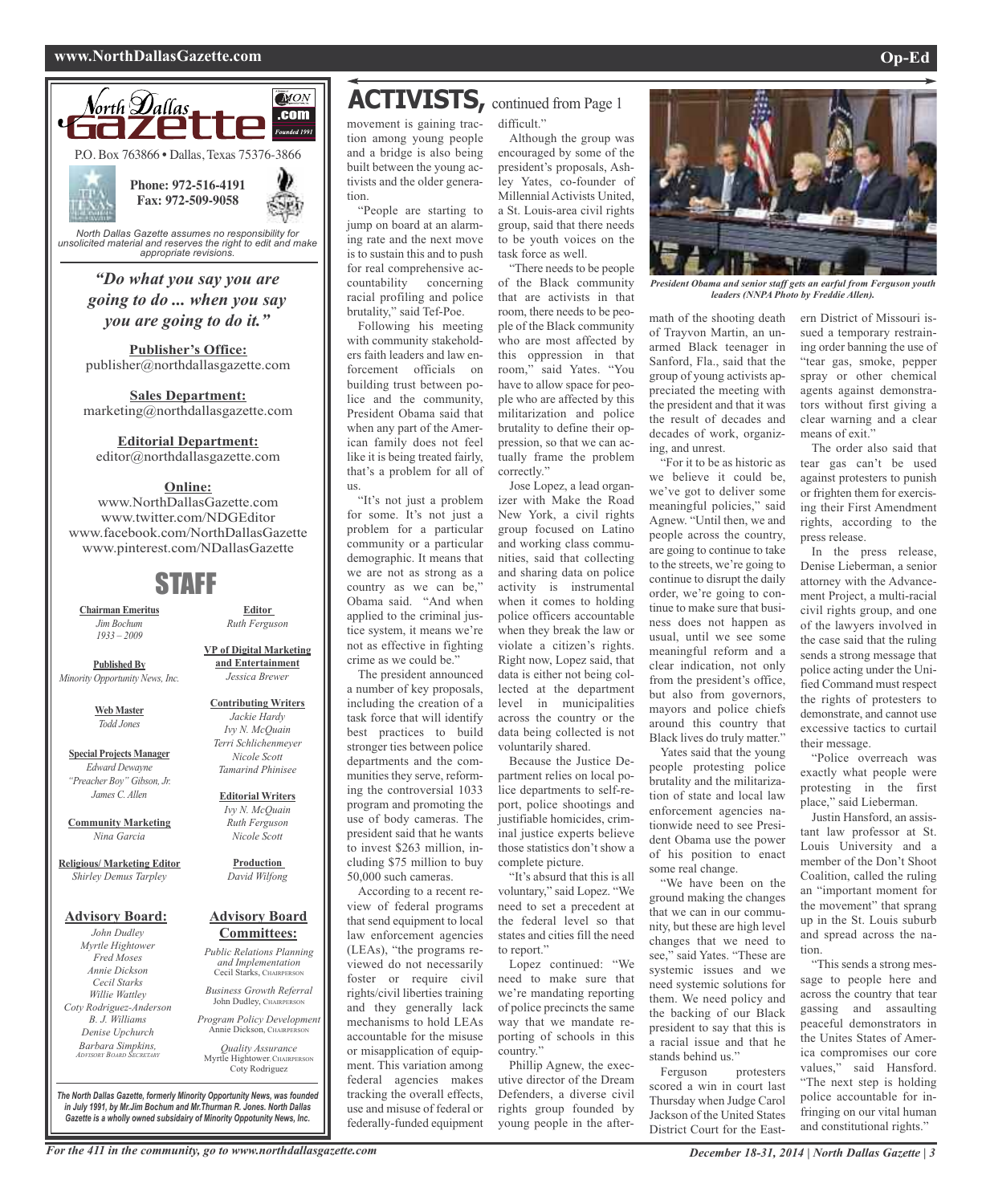# **Gifts to help us hear and see**

By Ruth Ferguson *NDG* Editor

Yes your grandmother loves tea, sweaters and slippers for Christmas. But why not give her (or your grandfather) something that might help them enjoy their daily lives just a little bit more. Actually I am not a grandparent and found a few of these quite useful myself.

But if you have someone on your Christmas wishlist that is hard of hearing, hi BTE or hi ITC maybe isn't the sexiest gift in the world, but it could make a world of

difference to them. So instead of giving another coffee mug, help them by selecting either an in the canal design (*hi ITC)* for those who prefer to be more discrete or *hi BTE* for those more comfortable with an over the ear design. *hihealthinnovations.com.*

A more vain diva perhaps would hate the idea of wearing reading glasses on the chain around her neck. But *ThinOptics* are amazingly, well thin, but effective.

You order the strength you need, select the case based on your type of



smartphone and you will receive a phone cover that you slide the reading glasses in.

You simply push them down on your nose when you need them and put away in an easy to find spot – your phone! The cost a little more than your drug-

### store pair, but is any price too high to avoid the granny reading glasses – I think not! *ThinOptics.com.*

Now, for a little bit of fun, consider another option and yes there is a chain involved but this is too cute. *Nearsights Monocles* add a sense of fun and flair when you need a little help to read the fine print.

You feel a little like Hercule Poirot when you simply pull out the one lens monocle and take a peek. The "frame" comes in a variety of colors and material, visit NearsightsMoncoles for more info.

# **Kitchen tools and gadgets for your favorite foodie**

By Ruth Ferguson NDG Editor

Yes husbands it is now OK to give appliances for Christmas, with the foodie movement, your wife or girlfriend won't mind if you give her something she has been eyeing on her favorite cooking TV Show.

If you give anyone a Blendtec blender you will be golden! They are not exaggerating too much when they suggest it is better than the VitaMix – I have never owned one of those but my friend's did not last too long. But the Blendtec really seems to do it all and with ease. And it is a family-owned American company, a fact your smoothie making friend will likely love.

I found it very easy to use as a tech challenged cook and more importantly easy to clean. The Blendtec keeps it simple with programmed cycles: juice, smoothie, soup, salsa, ice cream, clean. Even I could not mess it up! Who doesn't love a blender in red, black or<br>stainless? Apparently Apparently quite a few people love



them because a recent visit to their website shows a few models were no longer available. But they do have plenty such as the Designer 675. *BlendTec.com*.

Do you love bagels or other odd shaped breads toasted and yes you want it toasted on both sides, so no toaster over will do? Then the Kenmore Elite 4 Slice Toaster with wide slots is the perfect fit for you, with a 5 year warranty and nine pre-set shade settings should give you the one you prefer. *Sears.com.*

My favorite gadget this season was the IMUSA Lemon & Lime Squeezer. In my quest to drink more water this eliminates the excuse of "it's too much trouble to get fresh lemon juice." And at only \$7.99 at *BedBathandBeyond.com.*

## **Holidays can be a hard time for those grieving**

By Linda Mitchell

Holiday parties, sounds of merry music, festive foods and decorated homes are a welcome scene during the Christmas season, but for many, it can be a stark reality of the physical absence of a loved one due to death.

Statistics reveal that from Thanksgiving to New Years, the rate of suicide, homicide and other types of deaths peak to its' highest. It is the time of year where those who are spending their first holidays without that special loved one struggle the most.

The moment of comfort



and consolation for families should not stop at the site of the interment, but there are stages and phases to grief, and the holiday season is a significant phase.

Over the 100 years of Black and Clark funeral home taking care of families with excellence, we know a little something about grief. Here are Holiday Grief Nuggets to help your family continue to focus on the celebration of your loved one's life:

Keep your Faith strong. Write a special prayer acknowledging their legacy while having a candle lighting ceremony. As a family, make a decision to worship together on a certain day. This is great way to keep children involved and understanding that Faith is an important part to the grieving process.

Keep the Legacy Alive. Involve Children in service opportunities that their loved one was may have

been passionate about. In lieu of shopping for gifts, consider giving legacy gifts to others. Establish legacy tradi-

tions like serving at a homeless shelter, or donating coats to needy children and families in the name of your loved ones or by donating to another grieving family who may be in the beginning of the grief cycle. This is also a very healthy way for children to learn to live a life of service while remaining connected to the legacy of their loved one.

*Linda Mitchell is the CEO of Black and Clark Funeral Home in Dallas, TX.*



Auto Accidents 18 Wheeler Wrecks Slip & Fall



We Also Handle Criminal Defense & Wills and Probate

Gina Smith & Associates 2141749-0040



**Free Parsonal Injury** Consultation:



4 | December 18-31, 2014 | North Dallas Gazette com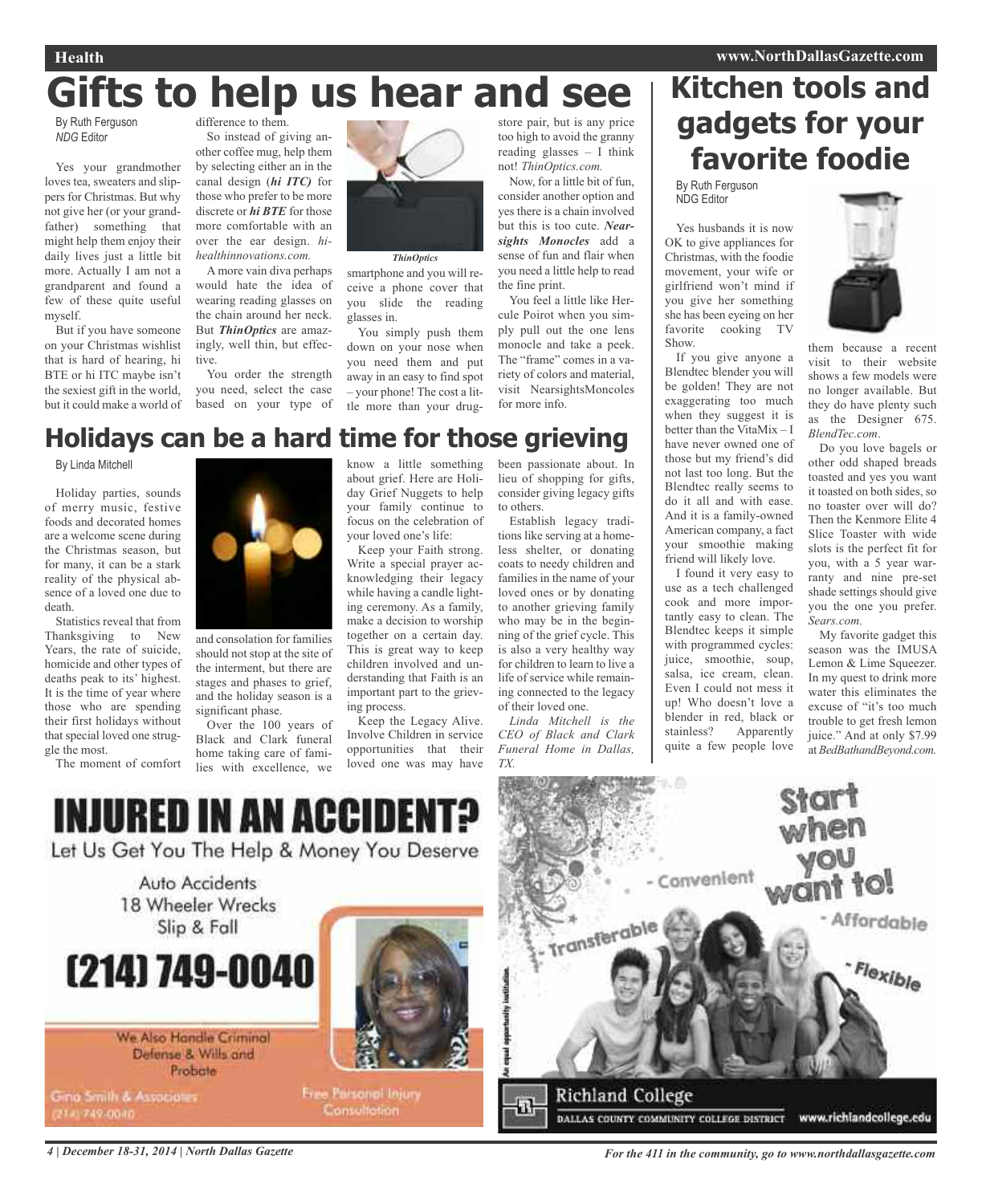## **www.NorthDallasGazette.com**

**Community News**

# **Gift ideas for doggie at the top of your Christmas shopping list**

By Ruth Ferguson NDG Editor

I have grown to like cats, I even have a cat, but my heart belongs to dogs – Shelby in particular. Like so many American's our pets are family, so why should



they be left out of the Christmas fun. The answer is they should not and here are a few great ideas:

First, not only is this Damask Pet Bowl from Zazzle dishwasher safe, but for those of you that actually heat up your food for your pooch, it is microwave safe too. What's even more perfect is it can be personalized with the name of your dog.

Forget the pet store dog collars, try this Zazzle blue and coral diamond pattern collar is ideal for your fashionable pet. (Especially if they are silver, black and



white like Shelby!)

TreatsWhen you have an older pet, hard crunchy snacks can be challenging. The Yapple Nanas and PB Nanas Treats are not only easy to chew but one of several healthier options offered by Bil Jac.

They also have the nutty Gooberlicious Treats and dogs need breakfast too so

Bil-Jac Breakfast Jacs fits the bill! These products are at your local PetCo stores.

Your dog will enjoy Super Boost Squares by Dogswell which is offered in three unique flavors:



ALC-FT

Turkey with Cranberry Recipe, Beef with Blueberry Recipe and Chicken with Cranberry Recipe. Dogs need help building up their immune systems too and these are filled with fruits, flaxseed, and vitamins A, C and E.

Even though your fourlegged friend has likely been bad from time to time,

you should still consider giving them this oversized toy from HomeGoods to play with, after all it is Christmas.

Yes Fido wants to show off their Texas pride too! So this collar from State Traditions will have the looking fashionably leashed on their next visit to the dog park.



# **Daily fashion flair ideas for holiday gift bags**

By Ruth Ferguson *NDG* Editor

A cork cap – doesn't sound sexy does it? But believe me the Pelcor Cork Sport Cap is! Actually made from cork, every cap is unique and waterproof. Would look great with your better jeans and their Cedar Tote bag we spotlighted earlier

Gifts that give back are rewarding in many ways. The Ronald McDonald Beanie add fun to your look, but it is also very well



made. One on of our few really cold days so far, I put it on and kept me quite toasty. Your loved one with personality will love it, and you will be helping a worthy cause.

Lastly on the hat trend, Wallaroo's Cascade rain hat is lightweight, comfortable and has a bit of down under

**Improve your Selfie!** 

**Enroll Now!**<br>Spring Registration ends January 14

coolness factor that makes you think of a fedor. More importantly the water resistant fabric will keep you dry – if it ever really rains in Dallas again.

Look your outfit is perfect, your hair looks great but your lips are not looking to kissable. Instead of investing in costly products keep it simple with Chap-Stick's new Hydration Lock Day & Night and Moisturize & Renew. Both products will keep you ready to pucker up whenever the mistletoe appears.

**SMART STARTS HERE** 



*For the 411 in the community, go to www.northdallasgazette.com*

GALLAS COUNTY COMMUNITY COULERS DISTRICT

El Centro College

*December 18-31, 2014 | North Dallas Gazette | 5*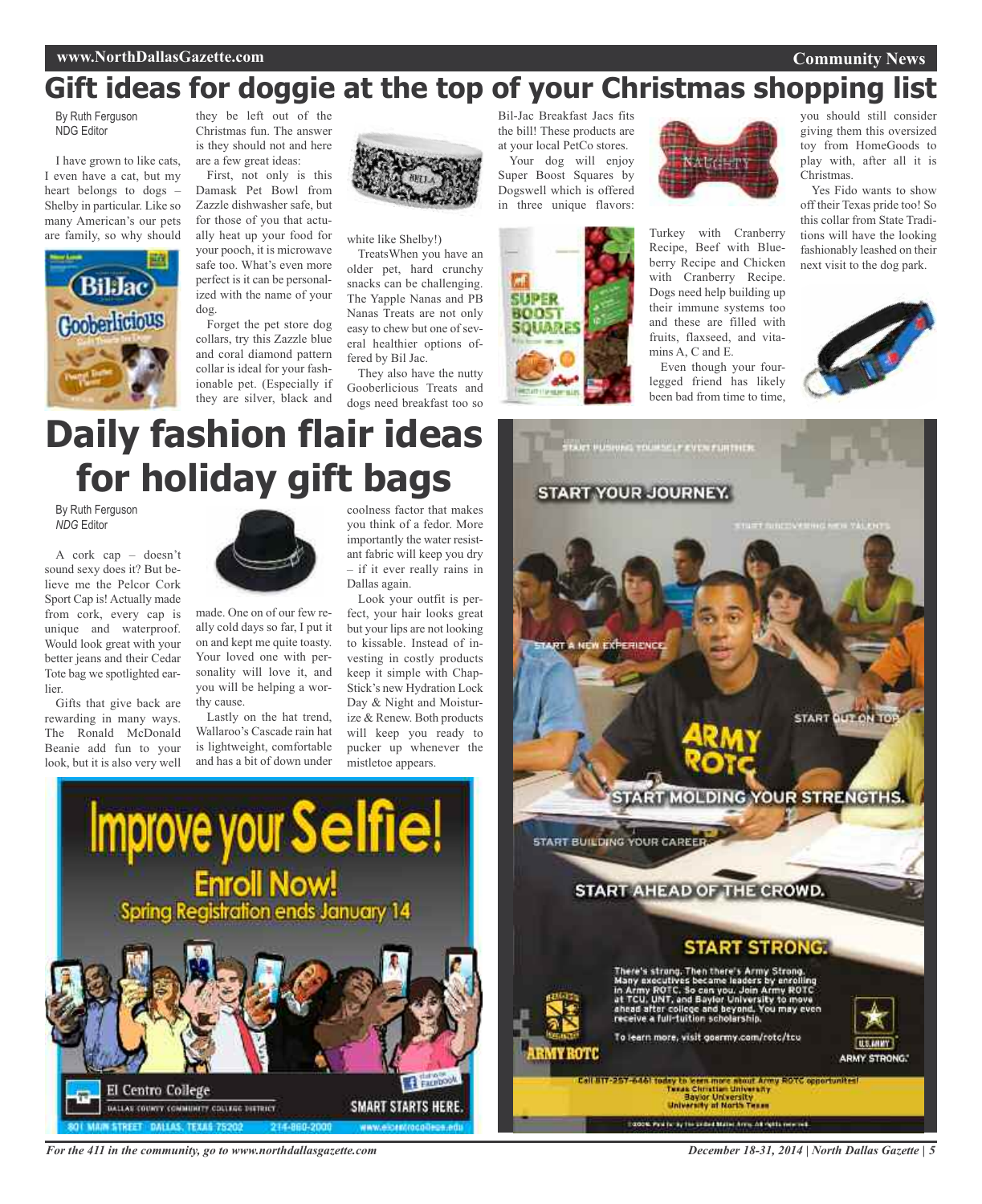# **Richland student offers friendship and good cheer to hospice seniors**

There's no question that Richland College student Rebekah Land is dedicated to her studies and getting to work on time. But lately, some special senior citizens have been bringing out another side of her personality and helping her grow as a person.

Land, who will graduate from Richland College with her associate degree in business math and science in May, has been volunteering throughout the past semester with Angel Care Hospice at Wellington Assisted Living in Richardson.

"I'm usually a runaround, study harder, get to work on time, never hang out, sometimes make-timefor-a-book kind of person," said Land. "I'm a very driven perfectionist and a workaholic 19-year-old. Angel Care Hospice has helped me continue to develop my softer side, which usually gets shoved in a corner."



*Cutline: Richland College student Rebekah Land, pictured here on the Richland College campus, spends her free time volunteering with the elderly at Angel Care Hospice of Richardson. Photo by Paul Knudsen.*

patients.

Land has always had a soft spot where the elderly are concerned and previously volunteered at a nursing home. She connected with Angel Care Hospice after finding the organization through Richland College's Service Learning experience, teach civic reprogram, and it has been a

Service learning is a teaching and learning strategy that integrates meaningful community service with instruction and reflection to enrich the learning sponsibility and strengthen

great fit for both her and the

NDG now has a "Special Advertising Package" for churches and non-profit organizations that need to let the community know about your Special Event.

## Opportunity You Can Measure...

## **Church Events**

## **Non-Profit Org. Events**

- Church Anniversary
- Pastor's Anniversary
- Women's Day
- Men's Day
- (Concerts) • Special Events (Personal or Community)

• Fundraisers

# Special Rate \$199

(Black & White, per insertion) Ad size - 4.905" x 6" (Quarter Page, B&W) (NOTE: Color Ad \$75 extra per inserion) Production disclaimer - NDG ad meake-ready is not included in promotion. Layout/production of "copy ready" ad will be a nominal extra cost.

E-mail ad copy to: Marketing@NorthDallasGazette.com or call our Marketing Department today!

# 972-432-5219



*6 | December 18-31, 2014 | North Dallas Gazette*

communities.

Brenda Patton, director of nursing and volunteer coordinator at Angel Care Hospice, said Land's work has been incredibly appreciated by the patients.

"What an incredible

young lady," said Patton. "Patients will light up when they hear she is coming. They just love seeing her."

As a companion services volunteer, Land spends time with the patients. She helps them with small tasks such

as getting ready or getting items if necessary, but her primary task is to simply talk to residents and socialize. Land sometimes reads to patients, and she has also

See RICHLAND, Page 13







## **Same Day Move-In • GREAT Location!! (Dallas)**

STOP PAYING SO MANY FEES! Our rent is FULL SERVICE. We pay for utilities – electricity, heating, air conditioning, and janitorial services … it's all included! No "Plus-E" – No "CAM." NO PERSONAL OR BUSINESS FINANCIAL HISTORY REQUIRED! GREAT DEALS ON ONE-ROOM SUITES! --- STOP PAYING TOO MUCH RENT! (Just North of Downtown Dallas)

• Surveillance Camera • No Application or Application Fees • Five-Page lease - Short & Simple • Extremely Competitive Rates • Same-Day Move-In • Flexible Lease Terms • On-site Management, Maintenance, Leasing and Space Planning • Ample, Convenient Parking • No Credit Check • Beautiful Glass & architecturally unique Building! **Rent Starting at \$199 per month (9.99/sq.ft.)**

Office / Medical Space 1327 Empire Central (@ I-35 Stemmons Freeway) Dallas, TX 75247 (972) 432-5219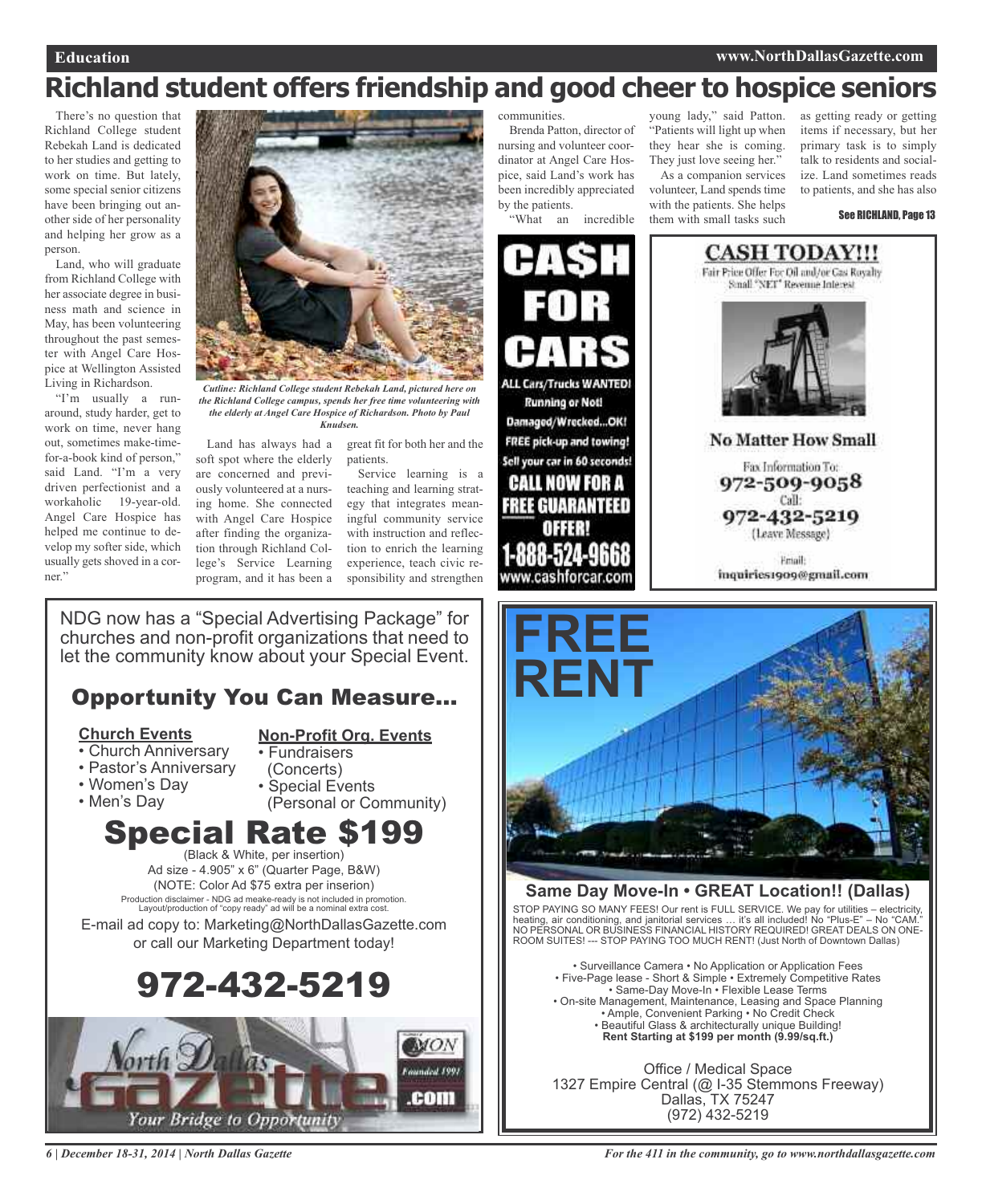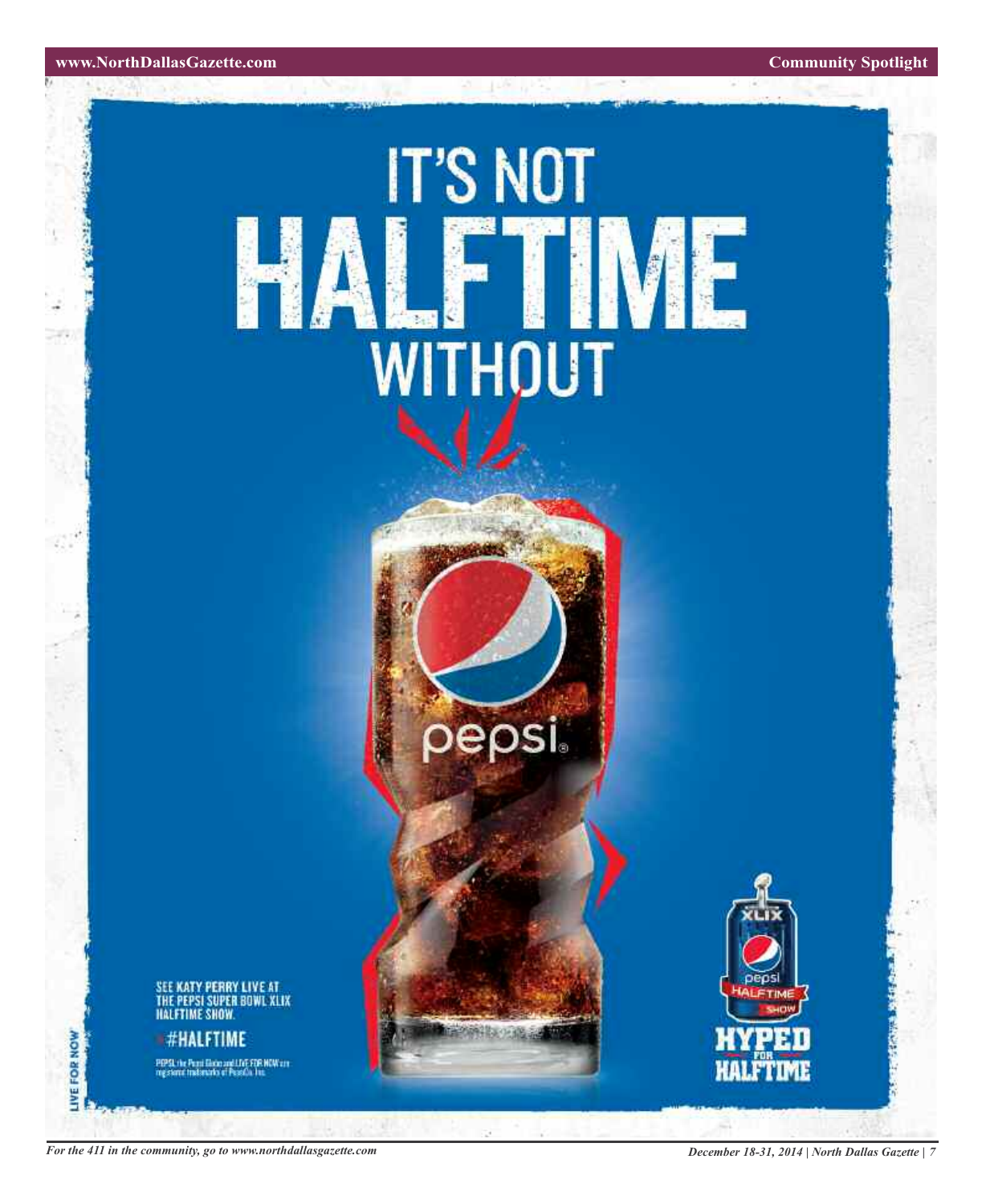**Community Spotlight** *Visit www.NorthDallasGazette.com and click on Community Calendar for more events!*

# **What to get the coffee (or tea) lover in your life**

By Ruth Ferguson *NDG* Editor

Yes sometimes it does actually get cold enough in Dallas to send us rushing for our favorite hot beverage. For the coffee and tea lover on your Christmas list, here are a few ideas:

James Fayal, one of the co-founders of Zest Tea, happen to pop up in a chat message offering assistance



when I visited the lovely website (very soothing). Initially I had no idea I was

not simply speaking with a customer service rep. As the co-founder of a small busi-

## **AMERICANS,** continued from Page <sup>1</sup>

and Andrea Elliott brought their 12-year-old grandson, Jeremiah, to use the march as a teachable moment.

"I brought my grandson to his first march so he understands that what he is doing is right. We're teaching him solidarity…and that he can speak up and be nonviolent without being afraid," she says. "We as a people have to stick together and be more involved…. We have to go to the source, where the laws are made, to put our foot on their necks."

As they planned their attendance, Jeremiah asked about previous civil rights demonstrations, police violence, and tear gas.

"It's not fair to kill Black people because you have the power and authority to do stuff like this that we can't," he says of his personal reasons for attending. "I don't think it's fair to kill Black people for no reason."

University of Maryland students and Divine Nine fraternity members Marcus Davis, Justin Ferguson, and Akiel Pyant carried a "Black Lives Matter" banner.

"I'm here because I'm concerned about the future. If our grandparents went through this, and we're going through this, Lord only knows what my grandchildren will go through," says Davis, a member of Alpha Phi Alpha fraternity.

The light police presence blocked traffic and generally stayed out of the way as the loud but peaceful pro-

cessional traveled six blocks to the main stage at the foot of the Capitol's front lawn. Both national and international media were present, as well as union organizations, Black Greek letter organizations, civic and grassroots organizations, student groups, and families. Marvin Gaye's 'What's Going On' and 'What's Happening Brother' met the marchers as they arrived at the main stage, where media trucks, government Suburbans, and a stilted press box overflowing with photographers flanked the crowds.

With the Capitol as a backdrop, the main stage featured a lineup of speakers including Representative Al Green (D-Texas), Newark, N.J. Mayor, Ras Baraka, Howard University Student Association President, Leighton Watson, and more. Activist and radio host, Joe "The Black Eagle" Madison served as master of ceremonies.

The lineup also featured the unexpected addition of a young contingent of Ferguson, Mo. protesters. At the gathering point before the march, where a different set of speakers addressed the crowd, about 15 members of the ad-hoc D.C. Ferguson group occupied the stage area, using chants and bullhorns to call attention to the fact that Ferguson protesters had not been invited as partners.

The group has been demonstrating since August, and was responsible for shutting down I-395 in protest last month.

Two DC Ferguson members and one Ferguson native and protester bypassed security and took to the stage. Security attempted to remove them without force. As the NAN speaker at the podium tried to speak over the commotion with calls for "respect for one another" and unity, Erika Totten, one of the D.C. Ferguson members onstage, used a bullhorn to say, "They have been out there for more than 100 days."

After several minutes of heated exchange onstage between the contingent and several National Action Network organizers, the organizers allowed Totten to speak at the podium. She spoke very briefly then passed the microphone to St. Louis native and Ferguson protester, Johnetta Elzie.

"I've been in Ferguson for 127 days. I got shot one time with a rubber bullet standing on my neighborhood street. I've been tear gassed nine times in a neighborhood where I pay taxes, because I decided to exercise my First Amendment rights and go protest for the death of Mike Brown," Elzie said. "This movement was started by the young people. We started this. It should be young people all over this stage.'

Afterward, an NAN representative approached the group and spoke to Totten about building an alliance.

At the main stage after the march, Rep. Green, Madison, and Sharpton addressed the discord between

ness, Fayal acknowledges the need to wear different hats. However, this provided me with an excellent opportunity to ask what lead him to start a tea company.

"I was looking for a tea alternative to the coffee and energy drinks I consumed in copious quantities while trying to stay alert at work and in general. I was always an avid tea fan, so I really

youth and grassroots actions, and those organized by civil rights leaders.

"We who are a little older, a little grayer, are proud of the young people speaking out," said Madison, referring to youth protesters as young John Lewises and Fanie Lou Hamer, two civil rights legends.

Green echoed similar statements, adding that elders were not here to lead, but to "get out of the way."

Sharpton added, "We don't all agree with each other. We don't all have the same tactics. But we all have the same goal, and that is equal protection under the law. This is not a Black march, or a White march…it is an American march for the rights of all American people."

The Washington march was also the only one attended by the families of well-known unarmed Black male victims: Eric Garner

start."

Tea fans looking for a healthier alternative to energy drinks can celebrate the fact he did. In several unique flavors, Zest Teas are blended to include a combination of caffeine and L-Theanine. This duo allows you to enjoy the energy of boost of caffeine without the usual side effects of "jitters" often that

Michael Brown, Akai Gurley, Tamir Rice, John Crawford III, Lavar Jones, Cory Ball Jr., Trayvon Martin, and Amadou Diallo. All of the families were given

"We've been here so many times. I know in 2000, when the four White officers were acquitted of killing my son, of all charges, I thought the world was ending," said Kadiatou Diallo. Her unarmed son Amadou Diallo was shot 41 times by four New York Police Department officers in 1999. "…We said stop police brutality then. And today, 16 years later, we're here demanding the same

After the march, traffic slowly reopened and the crowd mingled, making connections, walking back to chartered buses, and taking photos. Waiting for police to allow buses through, Washington resident Has-

time to speak.

thing."

created it for myself to often comes along with that 3 o'clock caffeine rush.

> All that is interesting but how does it taste? Delicious, as an Earl Grey fan, this was a perfect answer to that late afternoon lull. My premium tea-loving coworker, complimented how well the Pomegranate Mojito Green tea stood up to her preferred longer steep-

### See COFFEE, Page 12

san Furtick encouraged his son to record the passing demonstrators and thank them.

"I don't like [police shootings]. That could be mine. There's no justice for us, but if it was one of theirs, there would be justice," he said. He hadn't talked to his son about the shootings, but ideas were already forming.

"People feel unsafe and not comfortable going outside. When there is an emergency you're supposed to call 911. There's no reason for people to have to feel unsafe," says 11-yearold Hassan Furtick Jr. "Black people should not be living like this. People say Black people are not going to make it in life, and bad things will always happen to us, but we try to make it work. And we will keep trying."



*For the 411 in the community, go to www.northdallasgazette.com*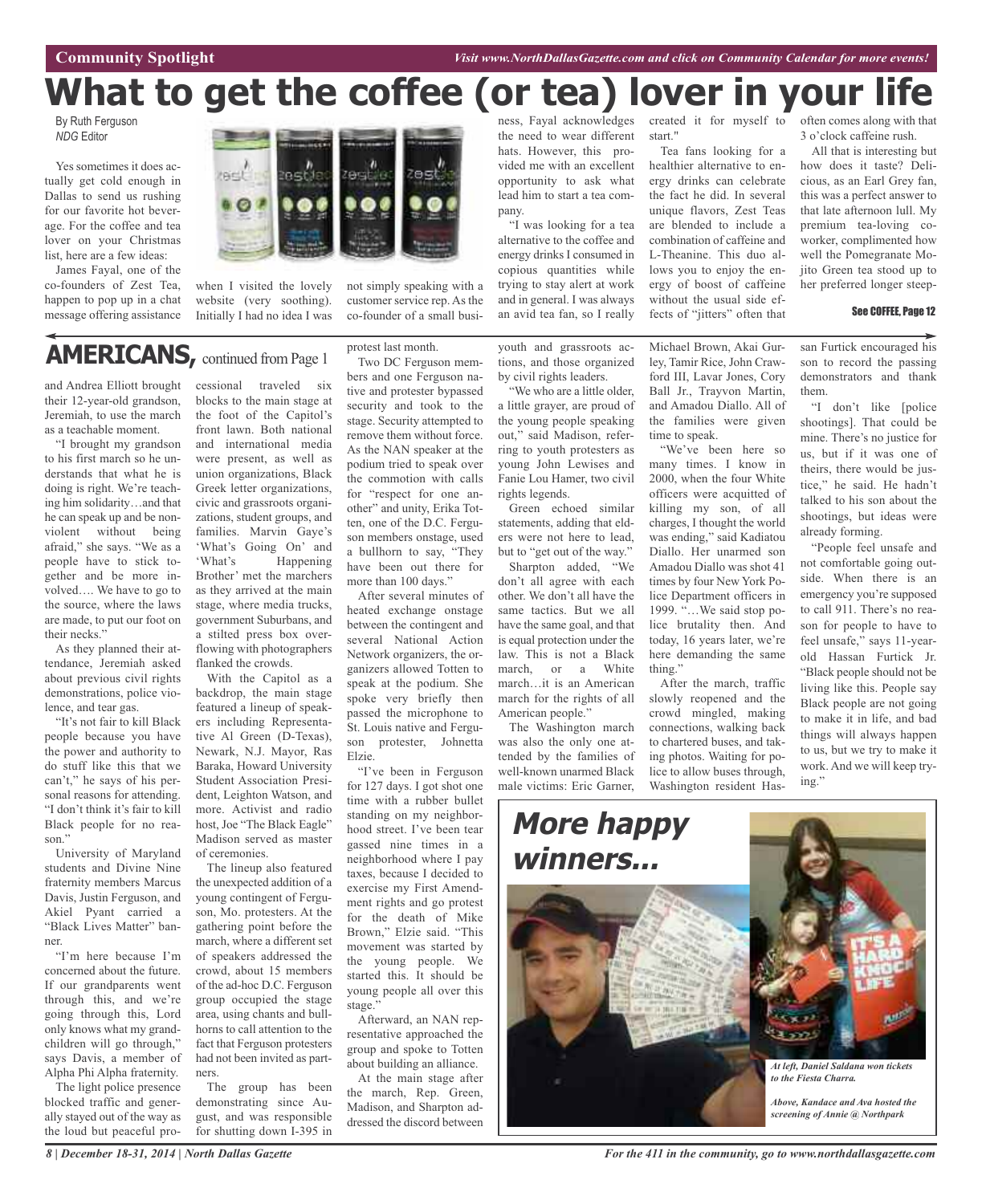## *Let NDG Entertainment be a part of your upcoming events!Contact jbrewer@northdallasgazette.com* **Entertainment**

# **Win tickets to see Ronald K. Brown with TITAS on Jan. 17**

The TITAS 2015 Season will feature a diverse array of artists ranging from the soulful performances of Ronald K. Brown/Evidence Dance Company to the Dallas debut of critically-acclaimed cellist Maya Beiser in Concert to France's amazing Ballet Biarritz with their full length *Cinderella*.

Ronald K. Brown's show on Jan. 17 will offer soulful choreography that is to be experienced not watched. His stories and movement express traditional themes of community, ritual and collective experience.

In Brown's words, he wants his work to represent "all the information that has gone into us – the stories,

the history. It is really the human experience." Ron Brown's brilliant choreography, Grace, was recently seen in Dallas with the Alvin Ailey American Dance Company.

Ronald K. Brown/Evidence returns to Dallas with an evening of dance celebrating the music of Stevie Wonder.

Performance tickets to TITAS Presents Command Performance begin at \$12 and are available at www.attpac.org/titas, 214- 880-0202 or in person at the AT&T Performing Arts Center Information Center, 2353 Flora Street.

*NDG* readers can win free tickets - see details at NorthDallasGazette.com.



# **Black Nativity takes you back to church for Christmas**

By Ruth Ferguson *NDG* Editor

TeCo Theatrical Production's 2014 *Black Nativity* production will warm your heart, lift your spirits and take you back home — your church home — for Christmas. The company provides a new spin on Langston Hughes' legendary search for the true meaning of our Christmas celebrations.

The show debuted off Broadway on Dec. 11, 1961 and has continued around the country annually ever since. Each year of TeCo's 21 history they have brought the play to stage under the direction of a different director to give audi-

ONE DREAM<br>CAN CHANGE THE WORLD

Selma



*TeCo's Black Nativity (Photo Credit: Deon Q via Facebook)*

ences a new way of seeing the familiar themes. This year the director is Selmoe Haines III and the Musical Director is Michael Hubon the annual Christmas play. And let's admit it, a few of us promised ourselves we were done with that. However, in TeCo's Black Nativity I was reminded of the wonderment of the night (or Sundays at 3 p.m.) when all the hard work of the children and

volunteers is brought to life. When kids don't stand in the right spot or say their lines just right, but they sing their hearts out. Their faces beam with pride as moms and dads (a few who only show up on CME – and you know what that stands for) watch their baby say their

Christmas speeches. Now, like so much of the rest of our worship experiences, the simple Christmas plays have been replaced with incredible Christmas productions. Church theater departments now take on the

See NATIVITY, Page 11



*to win tickets to Life of Dreams Jazz Series & Ronald K.Brown @ the Winspear Opera House .*



**Enter to Win!**

のこ アスカラストリ 

.<br>Patrick (Anti-Canada

**Ticket Giveaway**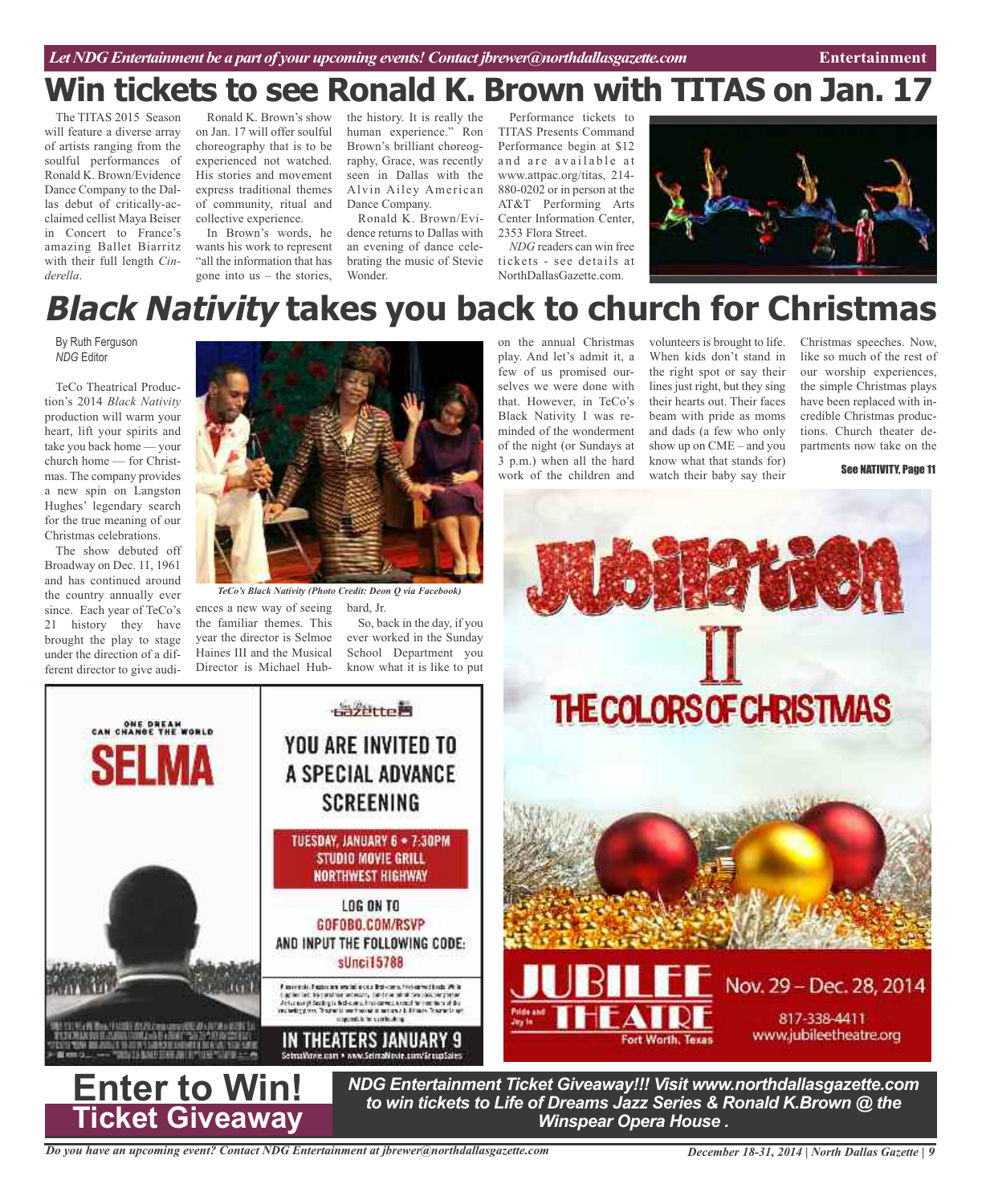Entertainment Too! *Let NDG Entertainment be a part of your upcoming events! Contact jbrewer@northdallasgazette.com* 

## **Win tickets to Life of Dreams jazz show on Dec. 27**

Tom Braxton at the Life of Dreams Jazz Concert in Fort Worth, TX on Saturday, Dec. 27, at 7 p.m., doors open at 6 p.m. Enjoy

close.

This exciting event will JimAustinOnline.com.

## This holiday season, join an evening of good music in take place at the Scott The-Fort Worth Museum Dis-atre and will also feature trict and unwind as the hol-Larry Braggs and Freddie iday season comes to a Jones. Get your tickets are \$25 - \$35 and available at

## **Disney Live! Pirate & Princess Adventure debuts in Allen**

Grab your tiaras and doubloons and see the Disney Junior Live Pirate & Princess Adventure Presented in Allen. Mickey and Minnie are taking their seats too at this live show featuring characters from Disney Junior's hit series, Sofia the First and Jake and the Never Land Pirates. Get swept up in the excitement as Sofia and her family prepare for a royal celebration

> TITAS Presents

that helps us all learn the covers what it takes to be a true meaning of being a princess with a special appearance from Cinderella.

Then it's off to Never Land where Jake and his swashbuckling friends Izzy and Cubby, with a little help from Peter Pan, battle Captain Hook to unlock treasure hidden inside a mysterious volcano.

It's danger and dueling on the high seas as Jake dis-

2014/2015 SEASON

in association with AT&T Performing Arts Cente

true hero.

Special bonus: Starting ten minutes before every performance help loveable Doc McStuffins take care of one of her beloved toys with her own special brand of love and magic. Free to all ticket holders.

The show is on Dec. 28 at the Allen Event Center at 1 p.m.

# **Annie could be better, but manages to be entertaining**

We all know the story: little orphan Annie, who lives in a horrible group home for girls during the Great Depression. The home is run by the mean and drunk Miss Hannigan. Annie is lucky enough to be selected to temporarily live with the insanely rich Daddy Warbucks. Daddy Warbucks falls in love with the little red head and they all sing off into the sunset.

Those familiar with the original also will catch a smattering of amusing nods to the film's comic-



strip origins, such as a band named the Leapin' Lizards (Annie's favorite exclamation), as well as references to Daddy Warbucks' famously bald pate and to FDR.

There are wonderful nods to FDR in the open-

### See ANNIE, Page 13









*NDG Entertainment Ticket Giveaway!!! Visit www.northdallasgazette.com to win tickets to Jubilation II: The Colors of Christmas at Jubilee Theatre on Dec. 26!!!*

*10 | December 18-31, 2014 | North Dallas Gazette*

*Do you have an upcoming event? Contact NDG Entertainment at jbrewer@northdallasgazette.com*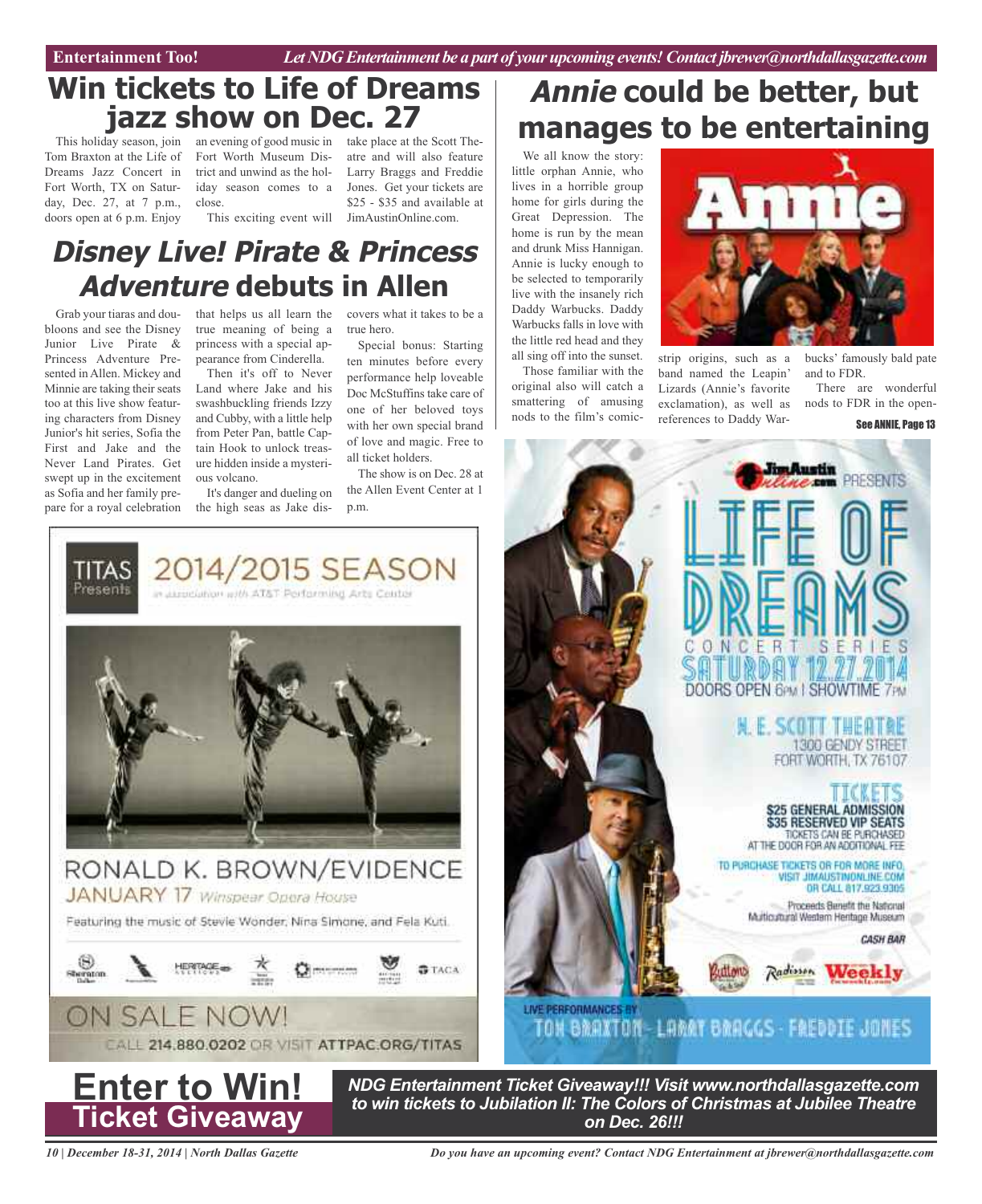# **Don't let tempting predatory loans spoil holidays**

By Charlene Crowell NNPA Columnist

From Christmas carols to decorations that celebrate the season, the holidays mark the time of year when families and loved ones anticipate joyous celebrations and gift-giving. It's a season when excesses can easily go beyond over-eating to overspending, bringing debts that can last well into the New Year.

The holidays are also a time when predatory lenders actively use tempting advertisements of extra cash to seek potential victims. If your holiday list calls for more money than available, don't make the mistake of falling into the trap that may take most of next year to escape.

Car title lenders can put not only your household

as a 50 percent interest off of the first month, or \$25 cash payment for referring new customers, these financial predators will take a title to a borrower's vehicle in exchange for several hundred or even a few thousand dollars.

budget at risk, but your car as well. With promises such

Like payday loans, these enticements are designed to trap consumers into predatory loans that are certified debt traps that few consumers can fully repay in just a single payment. The typical car title loan carries a 300 percent annual percentage rate. While borrowers are only loaned a fraction of their vehicle's value, if vehicles are repossessed, car-title lenders have the right to sell the vehicle at fair market prices, pocketing the profit from its sale –

despite borrowers still being stuck with paying debt.

According to research by the Center for Responsible Lending (CRL), each year one particular predatory loan product drains \$4.3 billion in fees on loans valued at \$1.9 billion. Nationwide, car title lenders operate in 21 states through more than 8,100 retail outlets. States with annual loan volumes surpassing \$100 million per year include: Alabama, Arizona, Tennessee, Texas and Virginia.

The road of predatory car title loans leads most often to one of two dead-ends: refinancing the loans in exchange for paying another hefty fee or losing the car to repossession. The typical car title borrower refinances their original loan eight times. As a result, CRL research finds that the typical borrow pays twice as much in interest and fees (\$2,349) as the amount of credit extended (\$1,042).

Nor will repossession be the end of fated consumers' financial obligations. The loan payments and all applicable fees must still be repaid despite the loss of the vehicle. Adding to this misery, repossessions usually lead to a new series of increasingly difficult lifestyle adjustments: reliably arriving at work on time, managing personal business or even accessing medical care.

The Federal Deposit Insurance Corporation (FDIC) found that the typical car-title borrower earns \$25,000 or less and often comes from unbanked household, those lacking a relationship with mainstream financial institu-

*Nativity* and according to their Facebook page they are continuing to sell out fast.

tions. For communities of color, one in five Black and Latino households is unbanked.

Military members are similarly targeted by these financial predators. Earlier this year, both the U.S. Department of Defense and the Consumer Financial Protection Bureau publicly addressed how consumer loan terms circumvented the Military Lending Act (MLA) intended to remove financial stress from active duty members. Since MLA's enactment, some lenders have extended loan terms to more than the 180 day period cited in the law. Some extensions are as little as one day or 181 days.

When financial challenges already haunt most low-to-moderate-income consumers, those consider-

Visit TecoTheater.org and order your ticket to the show at the Bishop Arts Theatre before it closes on ing these loans should ask themselves: "Is this the way I want to begin my New Year?"

**Market Place**

"Car title loans, like payday loans, are designed to create a long-term cycle of debt," said Diane Standaert, CRL's director of state policy. "Whether big or small, car title loans lead borrowers down a road of financial disaster. State and federal lawmakers have the ability to enforce against the cartitle debt trap and should do so."

This year, keep your holiday safe from predatory lending. There's nothing 'merry' about debt traps.

*Charlene Crowell is a Communications manager with the Center for Responsible Lending. She can be reached at Charlene.crowell@responsiblelending.org.*

Dec. 21. It will be an enriching event, your family will look forward to attending annually.

**NATIVITY,** continued from Page <sup>9</sup>

annual play complete with praise and worship dancers, and even live animals.

All of that is fine, but I bet none of them will have a rapping Men in Black kinda of angel to deliver the good news to Joseph like Black Nativity. And trust me you have NOT lived until you have seen a group of kids perform karoke or lip sync to a Rev. James Cleveland song. Yes, that happened and it was so funny!

And while the first act is filled with laughter, in the second act we really go back to church, and yes that certainly includes laughter. However, we are reminded about the fact that everyone who smiles on Sunday morning in their finest outfit, ain't really happy inside. It was wonderful to hear a truly soul stirring old hymn like Guide Me O Thou Great Jehovah – complete with a little soloist "drama." But I must admit, usually I am not the biggest fan of the popular gospel song Break Every Chain, but the combination of Denise Baker's heartfelt performance with the featured Angel Dancer Donald

Thompkins provided a totally different revelation of

the song for the audience. This is the final weekend of TeCo's 2014 production of Langston Hughes' *Black*



**Dare to Dream Again**

The key to growth for all companies is the magic of customer acquisition. In the 21st Century, with Facebook, Yahoo, and Bing, companies are moving toward the Internet with amazing purpose and speed as a potential customer can get more information quickly rather than using traditional marketing. In the 1990's, a viable company would be very foolish not to advertise in the Yellow Pages.

However, in 2014, that same company might hesitate to utilize traditional advertising yet very pro-active to insure they are seen on the World Wide Web that provides their potential customers with immediate information accessible with just the click of a mouse. We are now an "Information Society" that must have it NOW, not later. The quicker a company can provide that information, the better.

There is a Web Site called "BRILLIANT COMPENSATION" which outlines very efficiently the role and value of Network Marketing as one of the MOST EFFEC-TIVE MEANS of customer acquisition for numerous companies such as Mary Kay, Amway, Shacklee, Jusuru, ACN, etc. This Web Site will show in no uncertain terms how you can be part of a plan and a program that will "potentially " provide you with an income stream for life as long as you consistently are involved with "customer acquisition".

The key to this growth is finding a team of people and services that are in residual PAID PROMOTIONAL ADVERTISEMENT

demand. Products such as fuel, power, electricity, groceries, etc., that are consumable so that the customer continues to come back and purchase again and again. NSA Water Filters made many millionaires in the 1990's, but it lacked the variable of consumption that results in residual sales.

My team of leaders are working with a company that provides residual income to those who put forth and make the effort.

You will spend the rest of your life hoping that Social Security is sufficient to meet your needs in your sunset years. If you work with our team, you may never have to worry about Social Security again.

Our team has a power / energy product and service that will rock your world by allowing you to potentially generate a retirement income within just six to eight months\*. {Of course, certain restrictions/qualifications apply)\* This service is wonderful for seniors as it will help them eliminate and/or replace their electricity bill and generate a second income. The potential to generate serious income is incredible. When you call Mr. Ewing of Dallas, he will direct you to all of the information you need. **Please call 214-205-1436** and we will get you started on your way to dream again.

No hype. No false promises. No illusions. One must be willing to work our plan !

The key is that you do not have to PAY TO PLAY ON YOUR WAY to success.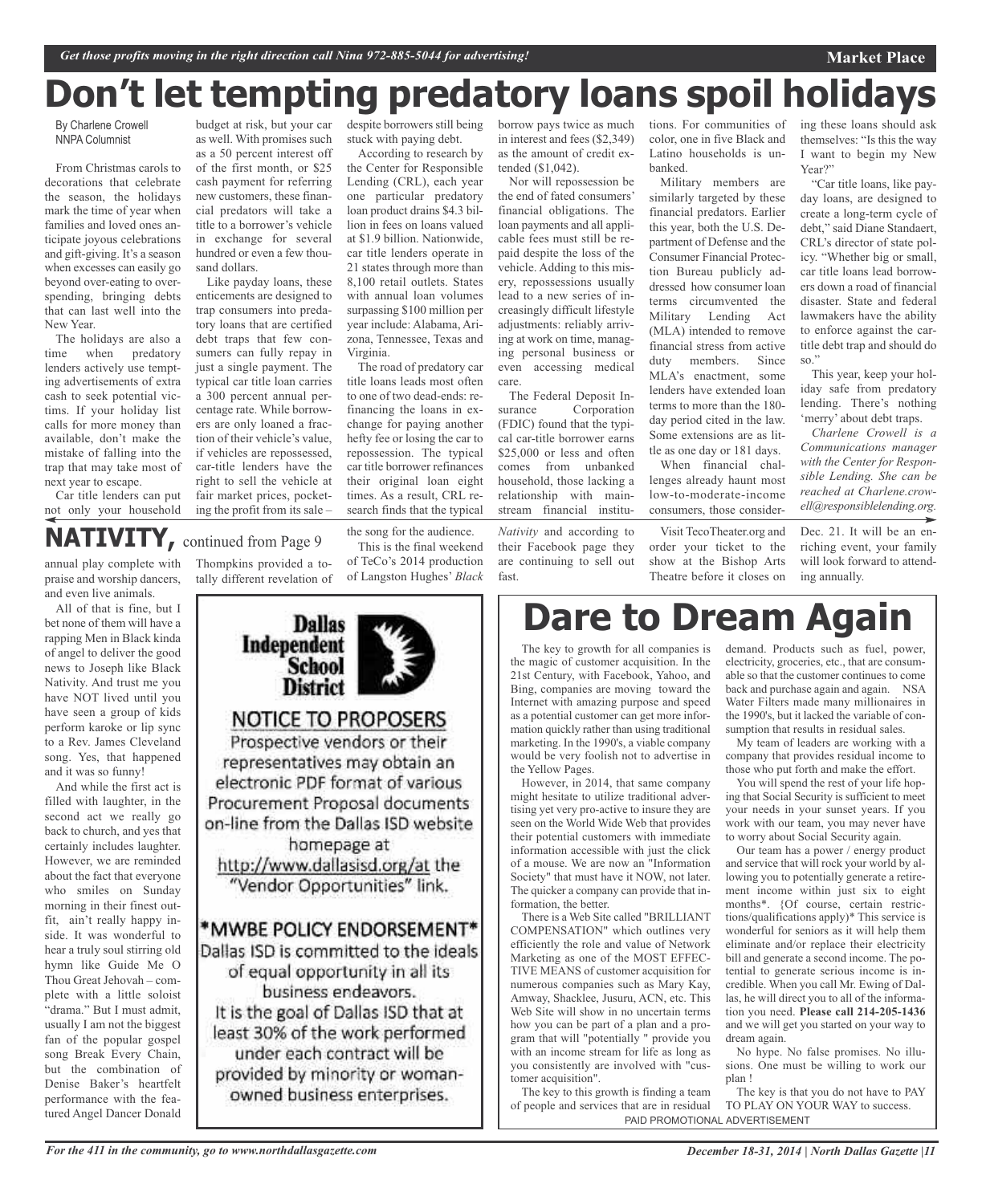**DFW African American community as a whole.**

## **COFFEE,** continued from Page <sup>8</sup>

ing time and the minty zip to the tea.

Visit GetZestTEa.com, you just never know who might be ready to help answer any questions you have!

Other ideas to slip in the Christmas gift bag of your favorite hot beverage lover include:

Is Christmas complete without giving or receiving at least one coffee mug? I think not! This year step up your environment-friendly cred and your style with JOCO glass coffee cup. They point out that only will you save trees, but glass does not interfere with the flavor of your beverage. The thermal sleeve is not only colorful and cute, but it will keep your drink hot, not your fingers. Available in 12, 14 and 16 ounces at jococups.com.

Nestlé Coffee-mate - OK



Art of Tea - For many tea lovers, it is not simply a drink, it is an experience. This traveling tea set will allow them to enjoy the experience no matter where they are. ArtofTea.com

Nature Nate's Honey - Who does not love a bit of honey in their tea? It is even better when you can support a Dallas-based provider of raw and unfiltered honey. Your natural food lover will be delighted. Nature-Nates.com

### **Greater Irving-Las Colinas Chamber of Commerce** 5201 N. O'Connor Blvd., Ste. 100

**Iglesia Santa Marie de Guadolupe** 2601 S. MacArthur

**The Chateau on Wildbriar Lake** 1515 Hard Rock Rd

**Bombay Sizzlers** 397 East Las Colinas

Blvd, Ste. 180 **Le Peep** 4835 N. O'Connor Blvd.

**Mattito's Tex Mex** 1001 MacArthur Park Drive

**Taqueria El Tacazo** 1150 W. Pioneer Drive **Capistrano's Café &**

**Catering** 4650 W. Airport Frwy

**Empress of China** 2648 N. Beltline Rd.

**The Spirit Grille** 4030 N. MacArthur Blvd #112

**El Rancho Restaurant**

**504 Salon** 3414 W. Rochelle

1210 E. Irving Blvd

**Irving YMCA** 220 W. Irving Blvd

**Mitchell's Barbershop** 4020 N. Beltline Rd

**Senter Park Recreation Center** 907 S. Senter Rd

**Hey Irving, Pick Us Up!**

**You can find a copy of the North Dallas Gazette at any one of these fine businesses and organizations. Be sure to pick up a copy every week to stay on top of the issues important to the Irving area in particular and the**

**Roy's Pawn Shop** 635 E. Irving Blvd **Evergreen Missionary Baptist Church "The Green"**

**Irving Islamic Center Valley Ranch - Valley Ranch Masjid** 9940 Valley Ranch Pkwy W. **Irving Salvation Army** 1140 E. Irving Blvd **Antioch Christian Church** 2043 W. Walnut Hill Ln **Lee Park Recreation Center**

**Center**

**Mustang Park**

3329 Country Club West **Austin Recreation Center** 825 E. Union Bower Rd.

> **Houston Recreation Center** 3033 Country Club Rd.

> > **Cimarron Park Recreation Center** 201 Red River Trail

**Georgia Farrow Recreation Center** 530 Davis Street

**Heritage Senior Center** 200 Jefferson Street

**iRealy Office Building** 320 Decker Drive

**Chamber of Commerce** 135 S. Jefferson

> **Irving City Hall** 825 W. Irving Blvd

**Irving Public Library** 801 W. Irving Blvd

**Shady Grove CME Church** 3537 E. Gilbert Road

**Emmanuel Baptist Missionary Church**

511 Gilbert Road **Ben Washington Baptist Church** 3901 Frisco Ave

**Shepherd Church** 615 W. Davis

**West Irving C.O.G.I.C.**

**Church** 4215 N. Greenview Dr. **Strictly Business** 4159 W. Northgate **Washateria** 3712 Cheyenne Street **New Life Ministries** 3706 Cheyenne Street **Elisha Mane Attractions** 3704 Cheyenne Street **Bear Creek Community Church** 2700 Finley Rd.

4011 Conflans Road **Bible Way Baptist Lee's Catfish** 1911 Esters Road

**Danal's Mexican Restaurant** 508 N. O'Connor Rd

**Evergreen Baptist Church** 3329 W. Country Club Drive **Po' Boys Restaurant** 4070 N. Beltline Rd. Ste. 100 **Girl Friends Africa** 4070 N. Beltline Rd. Ste. 134 **VW Barbership** 4070 N. Beltline Rd. Ste. 143 **Northlake College** 2000 College Blvd Bldg. A **Antioch Christian Church** 2041 West Walnut Hill **Kasbah Grill** 2851 Esters Rd **Fresh Food Store** 4020 W. Northgate Drive

**Fred's Pit Barbecue** 808 E. Irving Blvd

**Gary's Barbershop** 2117 Story Rd.

**African Village Restaurant** 3000 N. Beltline Rd

**New Look Barbershop** 3317 Finley Rd.

**Irving Arts Center** 3333 N. MacArthur #200

## CADNET/NORTH DALLAS GAZETTE **National and Local Classified Advertising Network**

To advertise call 972-509-9049 Email (ad for quote) opportunity@northdallasgazette.com

## Autos Wanted

TOP CASH FOR CARS, Any Car/Truck, Running or Not. Call for INSTANT offer: 1-800-454-6951

## Health & Fitness

VIAGRA 100mg, CIALIS 20mg. 40 tabs +10 FREE, \$99 includes FREE SHIPPING. 1- 888-836-0780 or Metro-Meds.net

## **Insurance**

Need Car Insurance Now? Lowest Down Payment - Canceled? State Letter? Accidents? Tickets? DUI? Instant Coverage! INSUREDI-RECT.COM 1-800-231- 3603

## **Miscellaneous**

DirecTV! Act Now- \$19.99/mo. Free 3- Months of HBO, Starz, SHOWTIME & CINE-MAX FREE GENIE HD/DVR Upgrade! 2014 NFL Sunday Ticket included with Select Packages. New Customers

Only. IV Support Holdings LLC- An authorized DirecTV Dealer. Call 1- 800-354-1203

DISH TV Starting at \$19.99/month (for 12 mos.) SAVE! Regular Price \$32.99 Ask About FREE SAME DAY Installation! CALL Now! 877- 477-9659

DISH TV Starting at \$19.99/month (for 12 mos.) SAVE! Regular Price \$32.99 Ask About

FREE SAME DAY Installation! CALL Now! 877- 477-9659

DISH TV Starting at \$19.99/month (for 12 mos.) SAVE! Regular Price \$32.99 Ask About FREE SAME DAY Installation! CALL Now! 877- 648-0096

Make a Connection. Real People, Flirty Chat. Meet singles right now! Call LiveLinks. Try it FREE. Call NOW: 1- 888-909-9905 18+.

CASH FOR CARS, Any Make or Model! Free Towing. Sell it TODAY. Instant offer: 1-800-864- 5784

## Wanted to Buy

Wants to purchase minerals and other oil and gas interests. Send details to P.O. Box 13557 Denver, Co. 80201

CASH PAID- up to \$25/Box for unexpired, sealed DIABETIC TEST STRIPS. 1-DAYPAY-MENT.1-800-371-1136

*ADVERTISE to 10 Million Homes across the USA! Place your ad in over 140 community newspapers, with circulation totaling over 10 million homes. Contact Independent Free Papers of America IFPA at d a n i e l l e b u r n e t t ifpa@live.com or visit our website cadnetads.com for more information.*

Reader Advisory: the National Trade Association we belong to has purchased the following classifieds. Determining the value of their service or product is advised by this publication. In order to avoid misunderstandings, s vertisers do not offer employment but rather supply the readers with manuals, directories and other materials designed to help their clients establish mail order selling and other businesses at home. Under NO circumstance send any money in advance or give the client your checking, license ID, or credit card numbers. Also beware of ads that claim to guarantee loans regardless of credit and note that if a credit repair company does business o phone it is illegal to request any money before delivering its service. All funds are based in US dollars. 800 numbers may or may not reach Canada.

**Recreation Center** 2223 Kinwest Pkwy **Northwest Park Recreation Center** 2800 Cheyenne St.

300 Pamela Drive **Lively Pointe Youth** 909 N. O'Connor Rd

**Irving Hispanic**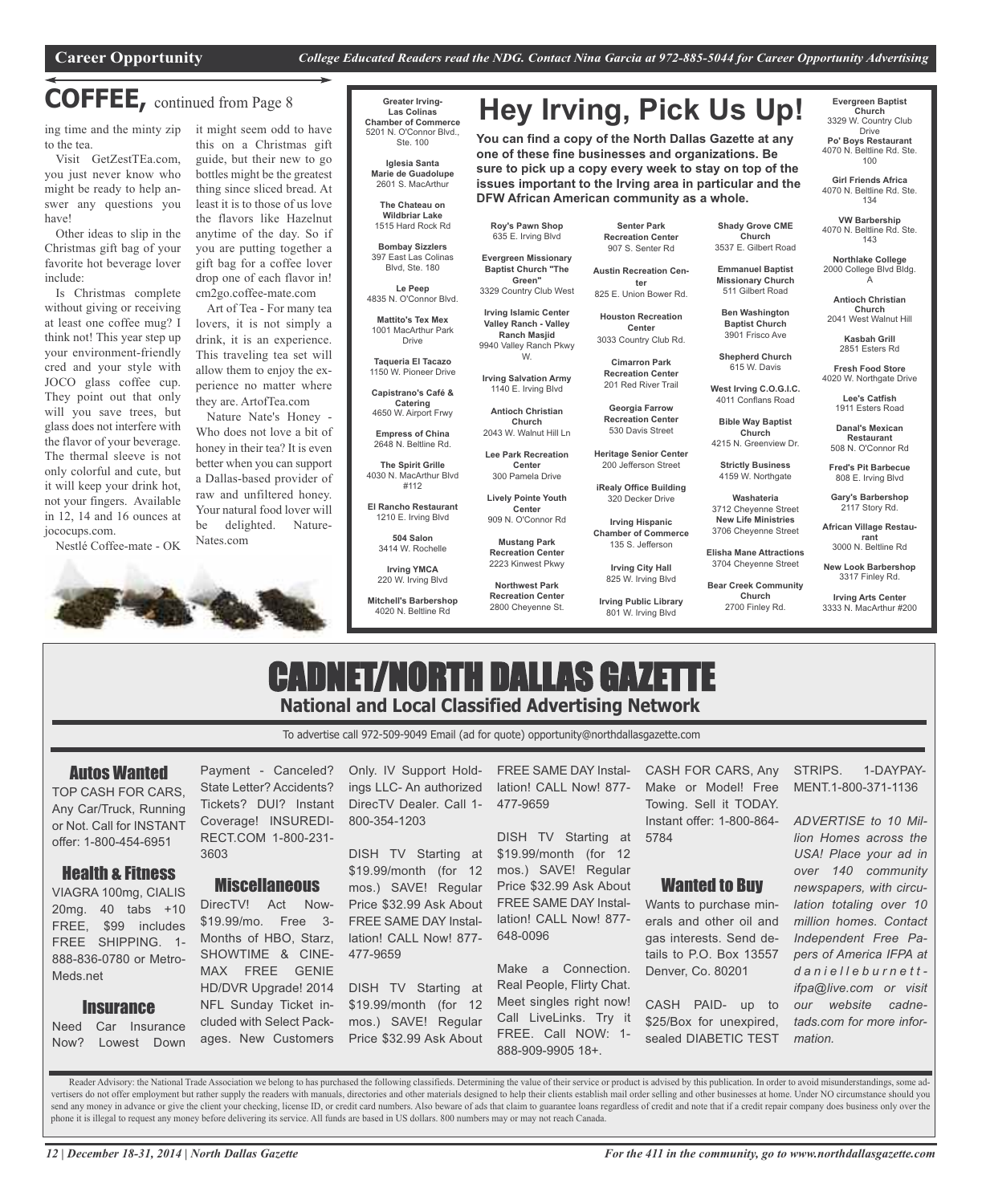## *On a quest for qualified candidates? Contact Nina Garcia at 972-885-5044* **Career Opportunity**

## **BAH)** Creativity makes use **Celebrating the spirit of Kwanzaa**

Kwanzaa is an African American and Pan-African holiday which celebrates family, community and culture celebrated from Dec. 26 thru Jan. 1.

The name Kwanzaa is derived from the phrase "matunda ya kwanza" which means "first fruits" in Swahili, the most widely spoken African language.

**Umoja (OO-MO-JAH)** Unity stresses the importance of togetherness for the family and the community, which is reflected in the African saying, "I am We," or "I am because We are."

**Kujichagulia (KOO-GEE-CHA-GOO-LEE-YAH)** Self-Determination requires that we define our common interests and make decisions that are in the best interest of our family and community. **Ujima (OO-GEE-MAH)** Collective Work and Responsibility reminds us of our obligation to the past, present and future, and that phasizes our collective economic strength and encourages us to meet common needs through mutual support.

world. **Ujamaa(OO-JAH-MAH)** Cooperative economics em-

we have a role to play in the community, society, and

**ANNIE,** continued from Page <sup>10</sup>

ing sequence, Daddy Warbucks' bald head and even to the Annie comic-strip with a band named Leapin' Lizards. Annie 2.0 stays true to the story but with a few modern tweaks. First, Annie (Quvenzhane Wallis) losses the red hair and gains a very big afro. And instead of a group home she lives in a foster home in Harlem with Miss Hannigan (Cameron Diaz), a bitter musician who is also mean and drunk. She is loaned out temporarily to a deeppocked cell-phone mogul will Stacks (Jamie Foxx) to take "game changing" pictures to boost his failing mayoral campaign.

**Nia (NEE-YAH)** Purpose encourages us to look within ourselves and to set personal goals that are beneficial to the community. **Kuumba (KOO-OOM-**

The efforts to modernize the story line is endless but Will Gluck forgot one important thing…it's a musical and musicals need actors who can sing.

Jaime Foxx is the only actor with singing bono fides. But you can tell that he is holding back in an effort to not upstage … well

through volunteering with local nonprofits or helping others who might need a



Wallis' does manage to pull off one magical moment when she sings "Opportunity" — one of four new songs written for the film by pop star Sia and Greg Kurstin.

of our creative energies to build and maintain a strong and vibrant community. **Imani (EE-MAH-NEE)** Faith focuses on honoring the best of our traditions, draws upon the best in ourselves, and helps us strive for a higher level of life for humankind, by affirming our self-worth and confidence in our ability to succeed and triumph in right-

Although not a runway hit, Annie is a family film that manages to be enter-

hand. We look forward to sharing these stories with you.



## **Books to put under the Christmas tree this year**

By Ruth Ferguson *NDG* Editor

My absolutely favorite coffee table book this season was Grandma's Hands: Cherished Moments of Faith and Wisdom is Dr. Calvin Mackie. He captured over 100 proverbs, verses and familiar quotes that reflect the wisdom

only a grandmother (by birth or by love) can share. It is reflects the knowledge some of us grew up with but unfortunately is not getting passed on as often these days. Order this book today, and cherish the book filled with words of hope, wisdom and love forever. HAMPTON WEEK-

### See BOOKS, Page 16



**PART-TIME POSITIONS:**

1 position, Driver, HCC (Must be C.P.R. certified) 1 position, C.N.A., M-F shifts, 2p to 10p

If you have any questions and/or are interested, please see or call Human Resources at 940-891-6454 or the Department Director. All applicants (including current employees unless lateral position in same department—then utilize internal application) must apply on-line at www.good-sam.com Applications are reviewed only for open positions and only qualified applications will be considered by the supervisor.

All qualified applicants will receive consideration without regard to race, color, religion, sex, national origin, disability or protected veteran status.

We are Hiring at Kraft Foods Garland **KRAFT** Proud Makers of Famous Kraft Brands 2340 Forest Lane

Garland, Texas 75042 Apply Today **www.kaftcareers.com**

# **RICHLAND,** continued from Page <sup>6</sup>

wheeled an Alzheimer's patient around in a wheelchair.

"Often, the most important thing I can do is talk with them and give them my friendship," said Land. "Spending time with someone who is all cooped up and in their last stage of life adds more value to their day than one can imagine."

Patton agrees. "They get so lonely, so sometimes just carrying on a regular conversation can help so much," she said.

Upon graduation from Richland College, Land plans on attending either Southern Methodist University or the University of North Texas in the fall. Eventually, she hopes to be an accountant. Meanwhile, Land will continue her studies at Richland College and

look forward to another semester volunteering with Angel Care Hospice.

"Feeling love jump out of your heart and into someone else's, even when they barely know you, is something I can't get enough of," said Land.

Angel Care Hospice is always looking for additional volunteers to provide companionship for its patients. Anyone interested in volunteering can call the hospice at 972-301-5600.

Continuously committed to its college mission of "teaching, learning and community building," this holiday season, Richland College is showcasing some of the amazing ways Richland College faculty, students and staff are giving back to the community

… everyone. Cameron Diaz butchers "Little Girls". I

had to cover my ears.

eous struggle.

Kwanzaa seeks to enforce a connectedness to African cultural identity, provide a focal point for the gathering of African peoples, and to reflect upon the Nguzo Saba, or the seven principles. People of all religious

taining.

*For the 411 in the community, go to www.northdallasgazette.com*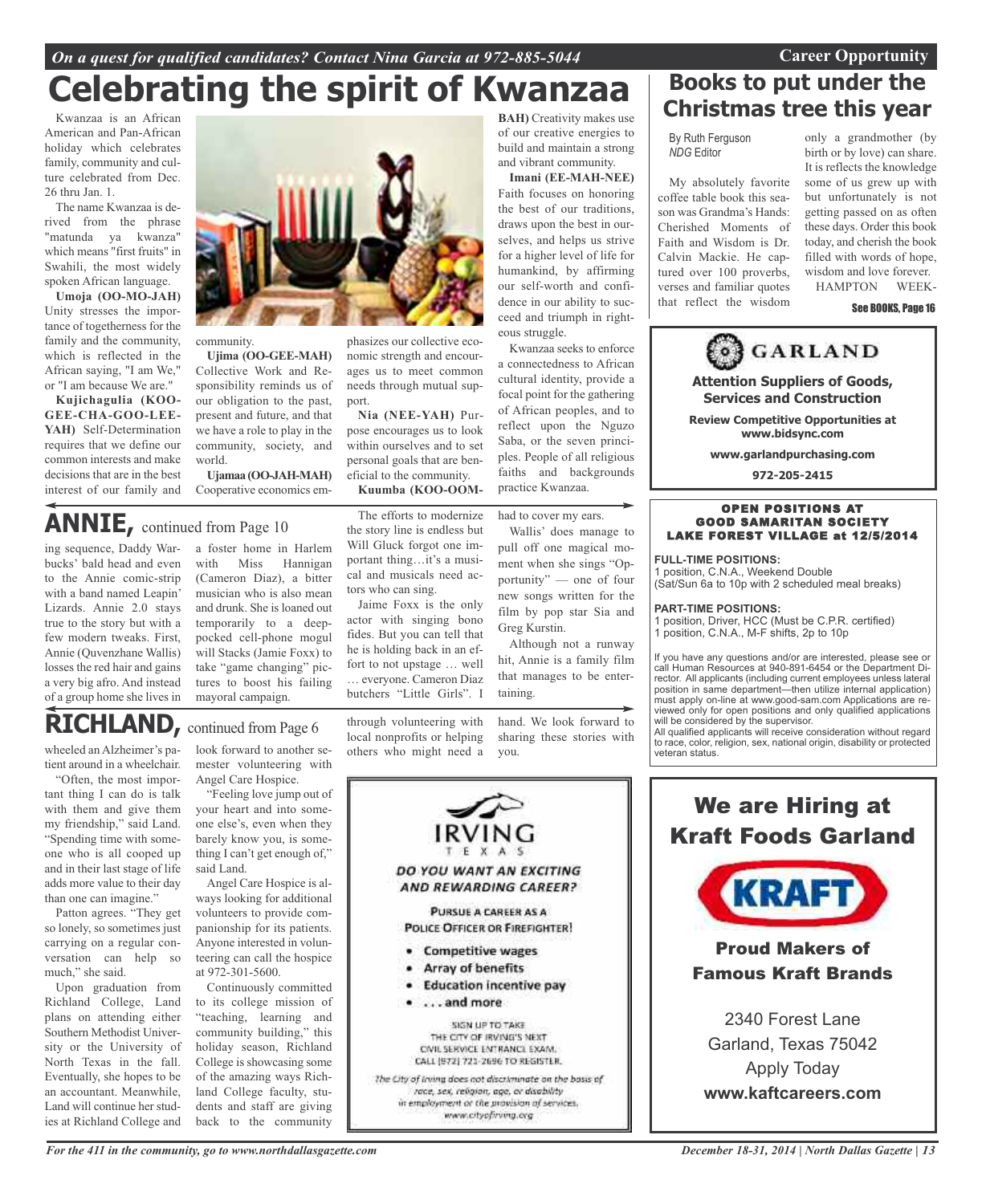### **AVENUE F CHURCH OF CHRIST IN PLANO**

**Mondays – Fridays** Call 972-423-8833 for AF-FECT, Inc. or email: AF-FECTxInc@aol.com for counseling services, resources and assistance for job readiness and training programs for individuals.

### **December 21 and 28, at 7:35 a.m.**

Join us Sunday for our praise and worship services and receive a blessing from God.

## **December 28**

You're invited to a FREE blood pressure after Morning and Evening Worship Services today. Call the church for details.

Brother Ramon Hodridge, Minister of Education 1026 Avenue F Plano, TX 75074 972-423-8833 www.avefchurchofchrist.org

### **BETHEL BIBLE FELLOWSHIP CARROLLTON**

 $\mathcal{L}$  , and the set of the set of the set of the set of the set of the set of the set of the set of the set of the set of the set of the set of the set of the set of the set of the set of the set of the set of the set

**December 21, 9:45 a.m. And December 28, 9:45 a.m.** You're invited to our Sunday Morning "Prayer and Mediation" followed by Morning Worship Service at 10 a.m. See what God is doing through and with us, you will be blessed.

**December 31, 10 p.m.** Join us for "Watch Night" Services and refreshments after services.

Dr. Terrance Woodson, Senior Pastor 1944 E. Hebron Parkway Carrollton, TX 75007 972-492-4300 www.bethelbiblefellowship.org

## **CHRIST COMMUNITY CHURCH IN RICHARDSON**

 $\mathcal{L}_\text{max}$  , which is a set of the set of the set of the set of the set of the set of the set of the set of the set of the set of the set of the set of the set of the set of the set of the set of the set of the set of

**December 21 and 28** Join us in our Morning

Service as we worship, honor and praise God for His blessings to us.

Dr. Terrence Autry, Senior Pastor George Bush Fwy at Jupiter Road on the Garland/Richardson Border 972-991-0200  $\mathcal{L}_\text{max}$  and  $\mathcal{L}_\text{max}$  and  $\mathcal{L}_\text{max}$ 

### **FELLOWSHIP CHRISTIAN CENTER CHURCH IN ALLEN "The Ship"**

**Monday – Friday**

**9 a.m.-1 p.m.** TheShip3C's Prayer Lines for those that are in need are 972-649-0566 and 972-649- 0567 or they may be submitted via email to: prayerline@theship3c.org

**December 19, 7:30 p.m.** Don't miss this One-Evening Revival of Worship, Reviving, Healing and Deliverance with Bishop Wales Williams, Jr., Senior Pastor/Founder of The Harvest Place Christian Church in Columbiana, AL. Services for the evening will be held at Story Elementary School, 1550 Edelweiss Drive in Allen.

**December 21 and 28** Join us this Sunday for our praise and worship services at 9:30 a.m. at 1550 Edelweiss Drive in Allen and bring someone with you; you will be blessed.

## **December 24** You're invited to our Wednesday's 12 Noon-Day Live Prayer and Bible Study and/or our Wednesday Night Live Prayer and Bible Study at 7 p.m. to

learn more about God's Word at Joycie Turner Fellowship Hall, 200 W. Belmont Drive in Allen.

**December 31, 10:30 p.m.** Join us for our "2015 Watch Night" New Year Services of Worshipping and Praising God for His Blessings in our Joycie Turner Fellowship Hall at 200 W. Belmont Drive in Allen. Breakfast will be served after service.

Dr. W. L. Stafford, Sr., Ed.D. Senior Pastor 1550 Edelweiss Drive In Allen for Sunday Morning Worship. Admin. Building Address Is 200 W. Belmont Drive Allen, TX 75013

972-359-9956 www.theship3c.org

> **BIBLE WAY COMMUNITY BAPTIST CHURCH**

 $\overline{\phantom{a}}$  , and the set of the set of the set of the set of the set of the set of the set of the set of the set of the set of the set of the set of the set of the set of the set of the set of the set of the set of the s

## **December 21**

**And 28, 7:35 a.m.** Join us this Sunday for our praise and worship services and receive a blessing from God.

**December 24, 7 p.m.** You're invited to our Wednesday Bible Study to learn more about God's word and how it can lead and guide you.

Dr. Timothy Wilbert, Pastor 4215 North Greenview Drive Irving, TX 75062 972-257-3766 www.biblewayirving.org

www.thesnipOp.org

**Demoti** W. W. Stafford C



### **December 21 and 28** Join us in Sunday School at 8:30 a.m.; stay for our Sunday prayer at 9:30 a.m. and our Worship Service at 10 a.m. this Sunday.

**December 24, 7 p.m.** You're invited to our Wednesday's Bible Study; you will learn what God has to say to us.

Pastor Sam Fenceroy Senior Pastor 300 Chisholm Place Plano, TX 75075 972-633-5511 www.mocop.org  $\mathcal{L}=\mathcal{L}^{\mathcal{L}}$  , where  $\mathcal{L}^{\mathcal{L}}$  , we have the set of the set of the set of the set of the set of the set of the set of the set of the set of the set of the set of the set of the set of the set of the set of

## **NEW MOUNT ZION BAPTIST CHURCH**

**December 21 and 28** You're invited to join us for Early Morning Services at 7:30 a.m., followed by Sunday School at 9 a.m. and Morning Worship at 10:30 a.m.

**December 21, 4 p.m.** You're invited back to our Christmas Play, "A Dish of

972.358.9955

**Early Morning Service** 

200 W. Behneni Drive Allen, TX 75013 5.00 p.m.

lay Morning Worshi North Liamanny<br>550 Edelmeios Dio ulian, ISBN 974822<br><mark>|</mark> SPM| 9.81

> day Night Live NOR: Barrieri Dirva<br>Alan (1963)<br>2015 p.m.

**IRS Problems?** 

469.449.9833

**Call Kedra** 

Kedra A. Flowers CPA PC

www.**IRSsafe.com** 

Second Keybeardist Needed: Please Call For Info

DBFelowskip Christian<br>BGConter Church

200 W. Bernont Dove - Allen, TX 75013 A Kingdom Building Church

Blessings" in the Family Life Center. Your presence will be welcomed.

Dr. Tommy L. Brown Senior Pastor 9550 Shepherd Road Dallas, Texas 75243 Phone: 214-341-6459 www.nmzb.org

## **SHILOH MBC IN PLANO**

 $\mathcal{L}_\text{max}$  , which is a set of the set of the set of the set of the set of the set of the set of the set of the set of the set of the set of the set of the set of the set of the set of the set of the set of the set of

### **December 21 and 28, 8 a.m. and 11 a.m.**

Come and worship with us this Sunday. God will greet us and bless us with words of wisdom as He leads and guide us in all truth and righteousness.

**December 21, 6 p.m.** Come back and enjoy our Annual Christmas Concert. You will be blessed with music, songs, and the playing of various instruments as praises go up to God.

**December 24, 7 p.m.** You're invited to our Wednesday's Bible Study to learn more about God's Word.

## Dr. Isaiah Joshua, Jr. Senior Pastor 920 E. 14th Street Plano, TX 75074

972-423-6695 www.smbcplano.org

### **THE INSPIRING BODY OF CHRIST CHURCH**

 $\overline{\phantom{a}}$  , and the set of the set of the set of the set of the set of the set of the set of the set of the set of the set of the set of the set of the set of the set of the set of the set of the set of the set of the s

### **December 21 and 28, 7:30 and 11:30 a.m.**

You're invited this Sunday to our praise and worship service as we honor and magnify God's Holy name; and receive a blessing from Him.

## **December 22, 7 p.m.**

You're invited to join us in Monday School as we learn what God has to say to us.

**December 25, 10 a.m.** Join us as we celebrate our Lord and Savior's Birthday with Praise and Worship.

Pastor Rickie Rush 7701 S Westmoreland Road Dallas, TX 75237 972-372-4262 www.Ibocchurch.org

## **MT. OLIVE CHURCH OF PLANO**

300 Chisholm Pl. Plano, TX 75075 972-633-5511

## Answers you need, Hope for today is waiting for you...



*14 | December 18-31, 2014 | North Dallas Gazette*

*For the 411 in the community, go to www.northdallasgazette.com*

## **Church Happenings www.NorthDallasGazette.com**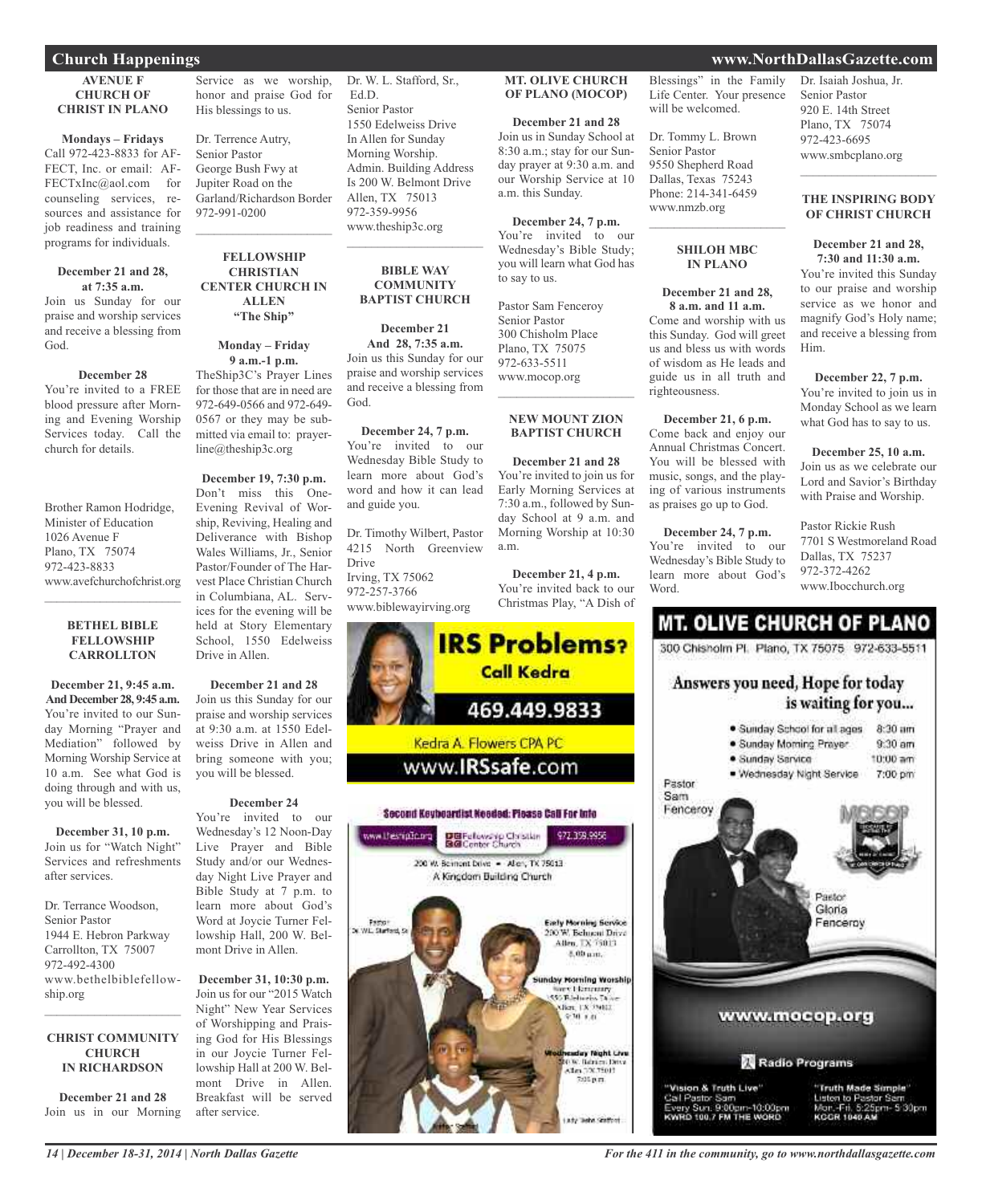## **www.NorthDallasGazette.com Church Directory**

# **Christmas: An act of worship (synopsis). Matthew 2:1-12**



*Send email to: businessoffice@ northdallasgazette.com to sign up for Sister Tarpley's weekly electronic newsletter.*

in Bethlehem in Judea, during the time of King Herod, Magi from the east came to Jerusalem. 2) And asked, "Where is the one who has been born King of the Jews? We saw His star in the east and have come to worship Him." . . .

. . . 11) On coming to the house, they saw the child with His mother Mary, and they bowed down and worshiped Him. Then they opened their treasures and presented Him with gifts of gold and of incense and of myrrh.

This media advertisement is encouraging people to remember the real meaning of Christmas. Then the picture fades to a mattress company delivering a truckload of furniture to a needy family.

Also, I read a commentary in the paper whose author was a grandfather. He said this year he could no longer be cynical about Christmas, now he wanted

to reflect on its true meaning and the warm feeling it brings into his heart because of the excitement it brings to his grandchildren.

Both ideas are good, but they both missed the point of the real meaning of Christmas. Christmas is more than good deeds and good feelings. Christmas is a time of Worship.

There are some wrong attitudes towards Worship that exist today. Some people see Worship occurring only when you go to church. Worship is more than going to church; it doesn't occur only on Sunday mornings, it doesn't occur only in a big room with a big cross in the front of it.

Nor is it the experience of good and/or soul-stirring music. These are all expressions of religious practices. We can engage in these practices without ever having worshipped God.

Worship gives God, our Heavenly Father, respect, honor and glory. Worship occurs when we recognize our insignificance and acknowledge Christ's deity. Christmas is a time to Worship and Praise God.

The most important thing we can do during this time

of the year is to stop, Worship and Praise God for what He has done. We are called to be worshippers.

Worshippers will be inconvenienced, as the, ". . . "Magi from the east to Jerusalem" they came a great distance; yet, they stopped what they were

doing and took the time to worship Jesus. People do what is important to them. We are told to prioritize worshipping God. Hebrews 10:25.

Worshippers steps out on Faith. The wise men followed a star. They packed their bags, gathered their



*Dr. Terrance Woodson, Senior Pastor, Bethel Bible Fellowship on Hebron Parkway in Carrollton, Texas.*

**STEPACE** 

**UTE ON SALE TO UAM** 

*<i><u><b>ALORDIA MILLION*</u>

**AUSSTRAND** 

531624545

**LOGINAN** 





| www.avefchurchofchrist.org                                                                                                                            |  |
|-------------------------------------------------------------------------------------------------------------------------------------------------------|--|
| Early Sunday Morning 8:00 am<br>Sunday Bible Class9:45 am<br>Sunday Morning Worship10:45 am<br>Evening Worship3:00 pm<br>Wednesday Bible Class7:00 pm |  |

*Ramon Hodridge, Minister*



1026 Avenue F • Plano, TX 75074 972-423-8833

Sunday Worship 8:30 & 11:15am Wednesday Prayer & Oppm Inestity Bible Study 7,00gm

supplies and traveled for an extended period of time based on a sighting in the sky.

We celebrate Christmas because Christ was born to take your place and die for you. Do you know him today?

Worshippers show God proper respect; "On coming to the house, they saw the child with his mother Mary, and they bowed down and worshiped Him."

The word Worship means to "bow down and respect." God is not "the man upstairs", He is the Almighty, Creator and a Sovereign God.

Worshippers sacrificially give of their personal finances but more importantly, they give of themselves. "Then they opened their treasures and presented Him with gifts of gold and of incense and of myrrh." Matthew 1:11.

Gold acknowledged Christ's deity or purity. Frankincense acknowledged the fragrance of Christ's life. Myrrh (used for embalming) acknowledged Christ death.

The more important an individual is to a person, the more they spend on them. Is God important to you? Does your giving reflect your commitment to Him?

The Bible tell us about David's attitude towards giving, as found in 2 Samuel 24:24; "But the king replied to Araunah, "No, I insist on paying you for it. I will not sacrifice to the LORD my God burnt offerings that cost me nothing."

The story is also told that David bought the threshing floor and the oxen and paid fifty shekels of silver for them. Make WORSHIP your response to Christmas, always.



Worship Times: 8 and 11 a.m. Sunday School: 9:45 a.m. Mid-week: Wednesday at 7:00 p.m. Youth Church: Every 3rd, 4th, and 5th Sunday at 10:45 a.m. AWANA: Wednesday at 6:30 p.m. Contact Information: 972-423-6695 www.smbcplano.org